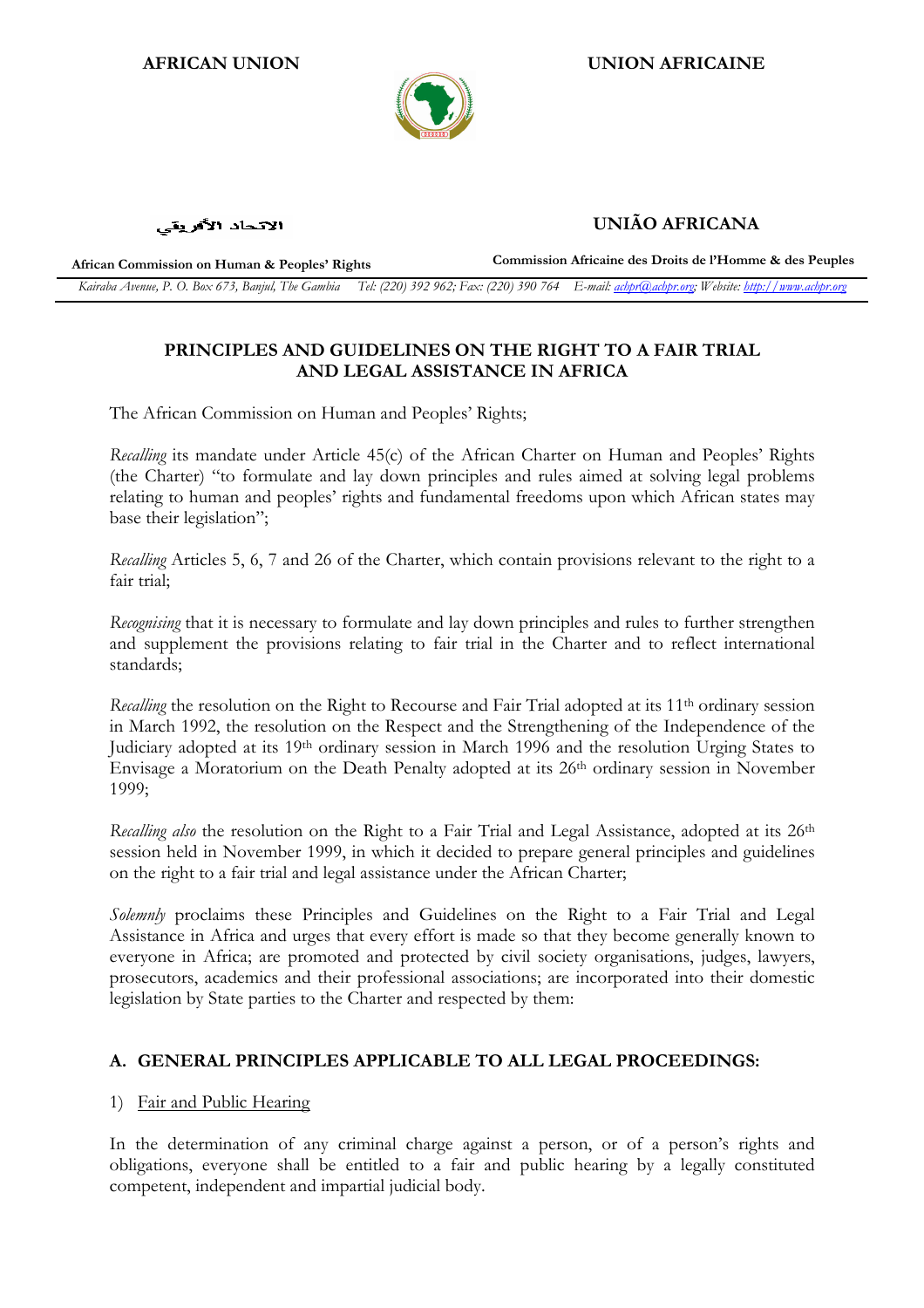## 2) Fair Hearing

The essential elements of a fair hearing include:

- a) equality of arms between the parties to proceedings, whether they be administrative, civil, criminal, or military;
- b) equality of all persons before any judicial body without any distinction whatsoever as regards race, colour, ethnic origin, sex, gender, age, religion, creed, language, political or other convictions, national or social origin, means, disability, birth, status or other circumstances;
- c) equality of access by women and men to judicial bodies and equality before the law in any legal proceedings;
- d) respect for the inherent dignity of the human person, especially of women who participate in legal proceedings as complainants, witnesses, victims or accused;
- e) adequate opportunity to prepare a case, present arguments and evidence and to challenge or respond to opposing arguments or evidence;
- f) an entitlement to consult and be represented by a legal representative or other qualified persons chosen by the party at all stages of the proceedings;
- g) an entitlement to the assistance of an interpreter if he or she cannot understand or speak the language used in or by the judicial body;
- h) an entitlement to have a party's rights and obligations affected only by a decision based solely on evidence presented to the judicial body;
- i) an entitlement to a determination of their rights and obligations without undue delay and with adequate notice of and reasons for the decisions; and
- j) an entitlement to an appeal to a higher judicial body.
- 3) Public hearing:
- a) All the necessary information about the sittings of judicial bodies shall be made available to the public by the judicial body;
- b) A permanent venue for proceedings by judicial bodies shall be established by the State and widely publicised. In the case of ad-hoc judicial bodies, the venue designated for the duration of their proceedings should be made public.
- c) Adequate facilities shall be provided for attendance by interested members of the public;
- d) No limitations shall be placed by the judicial body on the category of people allowed to attend its hearings where the merits of a case are being examined;
- e) Representatives of the media shall be entitled to be present at and report on judicial proceedings except that a judge may restrict or limit the use of cameras during the hearings;
- f) The public and the media may not be excluded from hearings before judicial bodies except if it is determined to be
	- (i) in the interest of justice for the protection of children, witnesses or the identity of victims of sexual violence
	- (ii) for reasons of public order or national security in an open and democratic society that respects human rights and the rule of law.
- g) Judicial bodies may take steps or order measures to be taken to protect the identity and dignity of victims of sexual violence, and the identity of witnesses and complainants who may be put at risk by reason of their participation in judicial proceedings.
- h) Judicial bodies may take steps to protect the identity of accused persons, witnesses or complainants where it is in the best interest of a child.
- i) Nothing in these Guidelines shall permit the use of anonymous witnesses where the judge and the defence is unaware of the witnesses' identity at trial.
- j) Any judgement rendered in legal proceedings, whether civil or criminal, shall be pronounced in public.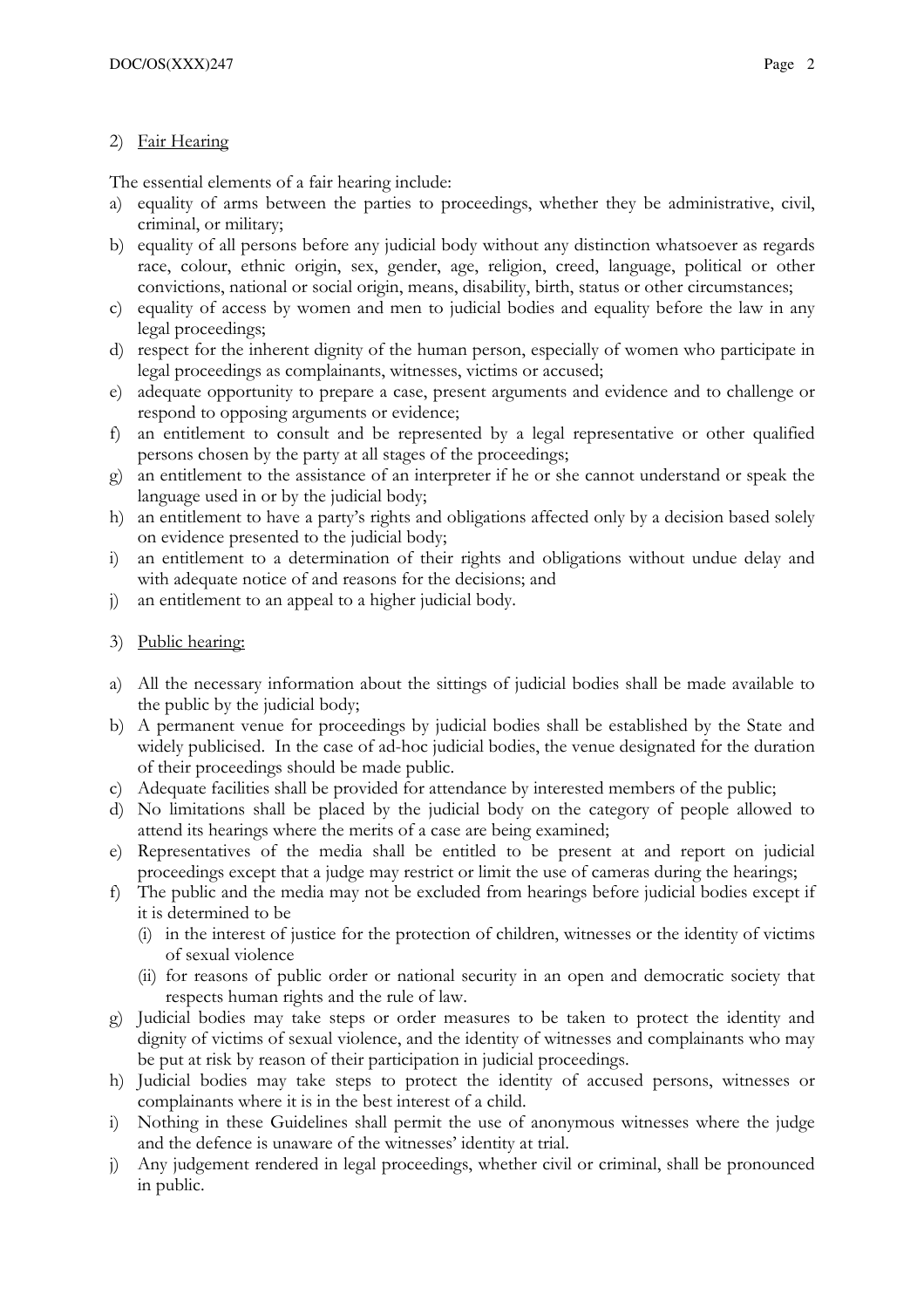- 4) Independent tribunal
- a) The independence of judicial bodies and judicial officers shall be guaranteed by the constitution and laws of the country and respected by the government, its agencies and authorities;
- b) Judicial bodies shall be established by law to have adjudicative functions to determine matters within their competence on the basis of the rule of law and in accordance with proceedings conducted in the prescribed manner;
- c) The judiciary shall have jurisdiction over all issues of a judicial nature and shall have exclusive authority to decide whether an issue submitted for decision is within the competence of a judicial body as defined by law;
- d) A judicial body's jurisdiction may be determined, *inter alia*, by considering where the events involved in the dispute or offence took place, where the property in dispute is located, the place of residence or domicile of the parties and the consent of the parties;
- e) Military or other special tribunals that do not use the duly established procedure of the legal process shall not be created to displace the jurisdiction belonging to the ordinary judicial bodies;
- f) There shall not be any inappropriate or unwarranted interference with the judicial process nor shall decisions by judicial bodies be subject to revision except through judicial review, or the mitigation or commutation of sentence by competent authorities, in accordance with the law;
- g) All judicial bodies shall be independent from the executive branch.
- h) The process for appointments to judicial bodies shall be transparent and accountable and the establishment of an independent body for this purpose is encouraged. Any method of judicial selection shall safeguard the independence and impartiality of the judiciary.
- i) The sole criteria for appointment to judicial office shall be the suitability of a candidate for such office by reason of integrity, appropriate training or learning and ability.
- j) Any person who meets the criteria shall be entitled to be considered for judicial office without discrimination on any grounds such as race, colour, ethnic origin, language, sex, gender, political or other opinion, religion, creed, disability, national or social origin, birth, economic or other status. However, it shall not be discriminatory for states to:
	- (i) prescribe a minimum age or experience for candidates for judicial office;
	- (ii) prescribe a maximum or retirement age or duration of service for judicial officers;
	- (iii) prescribe that such maximum or retirement age or duration of service may vary with different level of judges, magistrates or other officers in the judiciary;
	- (iv) require that only nationals of the state concerned shall be eligible for appointment to judicial office.
- k) No person shall be appointed to judicial office unless they have the appropriate training or learning that enables them to adequately fulfil their functions.
- l) Judges or members of judicial bodies shall have security of tenure until a mandatory retirement age or the expiry of their term of office.
- m) The tenure, adequate remuneration, pension, housing, transport, conditions of physical and social security, age of retirement, disciplinary and recourse mechanisms and other conditions of service of judicial officers shall be prescribed and guaranteed by law.
- n) Judicial officers shall not be:
	- (i) liable in civil or criminal proceedings for improper acts or omissions in the exercise of their judicial functions;
	- (ii) removed from office or subject to other disciplinary or administrative procedures by reason only that their decision has been overturned on appeal or review by a higher judicial body;
	- (iii) appointed under a contract for a fixed term.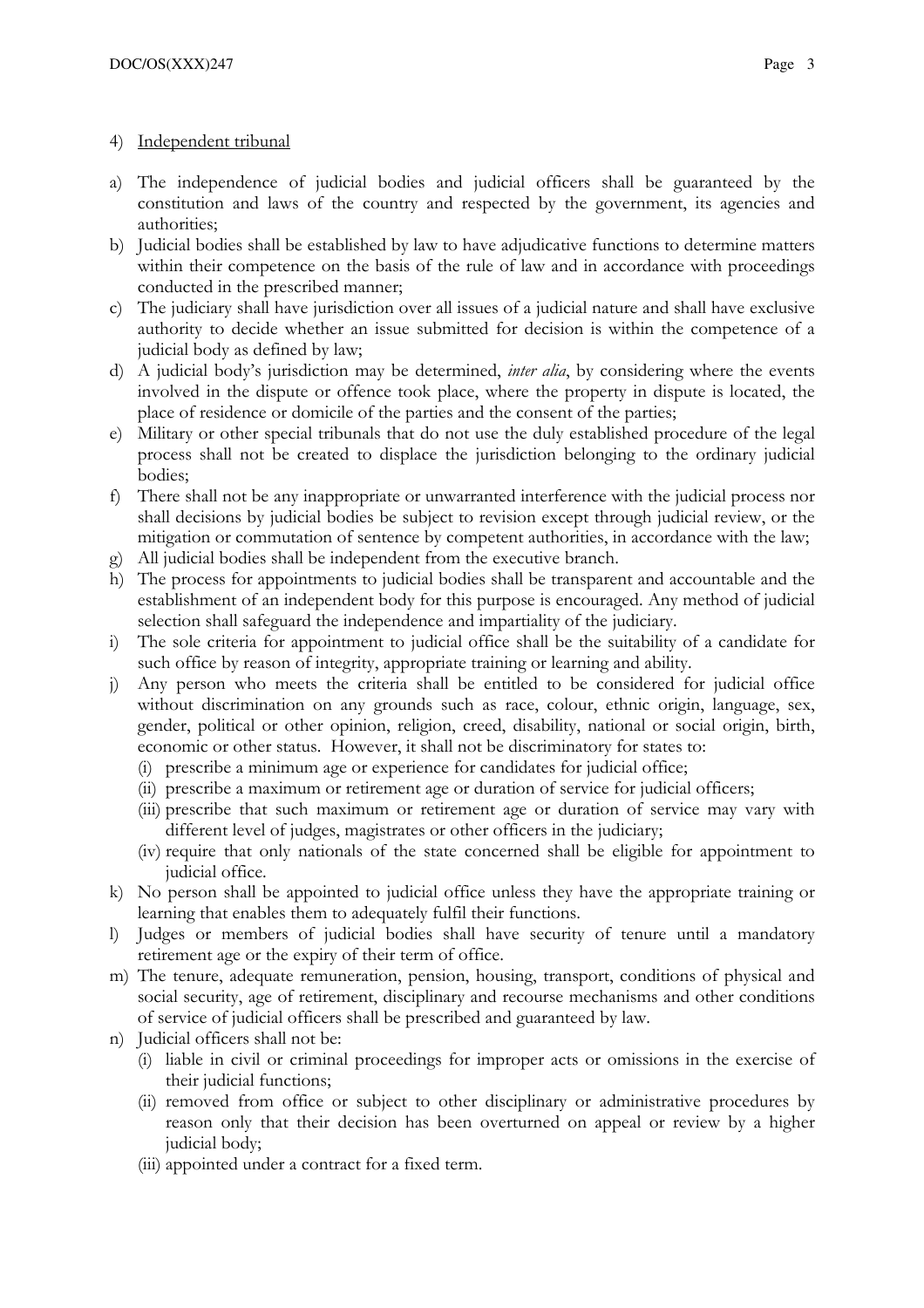- o) Promotion of judicial officials shall be based on objective factors, in particular ability, integrity and experience.
- p) Judicial officials may only be removed or suspended from office for gross misconduct incompatible with judicial office, or for physical or mental incapacity that prevents them from undertaking their judicial duties.
- q) Judicial officials facing disciplinary, suspension or removal proceedings shall be entitled to guarantees of a fair hearing including the right to be represented by a legal representative of their choice and to an independent review of decisions of disciplinary, suspension or removal proceedings.
- r) The procedures for complaints against and discipline of judicial officials shall be prescribed by law. Complaints against judicial officers shall be processed promptly, expeditiously and fairly.
- s) Judicial officers are entitled to freedom of expression, belief, association and assembly. In exercising these rights, they shall always conduct themselves in accordance with the law and the recognized standards and ethics of their profession.
- t) Judicial officers shall be free to form and join professional associations or other organizations to represent their interests, to promote their professional training and to protect their status.
- u) States may establish independent or administrative mechanisms for monitoring the performance of judicial officers and public reaction to the justice delivery processes of judicial bodies. Such mechanisms, which shall be constituted in equal part of members the judiciary and representatives of the Ministry responsible for judicial affairs, may include processes for judicial bodies receiving and processing complaints against its officers.
- v) States shall endow judicial bodies with adequate resources for the performance of its their functions. The judiciary shall be consulted regarding the preparation of the budget and its implementation.
- 5) Impartial Tribunal
- a) A judicial body shall base its decision only on objective evidence, arguments and facts presented before it. Judicial officers shall decide matters before them without any restrictions, improper influence, inducements, pressure, threats or interference, direct or indirect, from any quarter or for any reason.
- b) Any party to proceedings before a judicial body shall be entitled to challenge its impartiality on the basis of ascertainable facts that the fairness of the judge or judicial body appears to be in doubt.
- c) The impartiality of a judicial body could be determined on the basis of three relevant facts:
	- (i) that the position of the judicial officer allows him or her to play a crucial role in the proceedings;
	- (ii) the judicial officer may have expressed an opinion which would influence the decisionmaking ;
	- (iii) the judicial official would have to rule on an action taken in a prior capacity.
- d) The impartiality of a judicial body would be undermined when:
	- (i) a former public prosecutor or legal representative sits as a judicial officer in a case in which he or she prosecuted or represented a party;
	- (ii) a judicial official secretly participated in the investigation of a case;
	- (iii) a judicial official has some connection with the case or a party to the case;
	- (iv) a judicial official sits as member of an appeal tribunal in a case which he or she decided or participated in a lower judicial body.

In any of these circumstances, a judicial official would be under an obligation to step down.

e) A judicial official may not consult a higher official authority before rendering a decision in order to ensure that his or her decision will be upheld.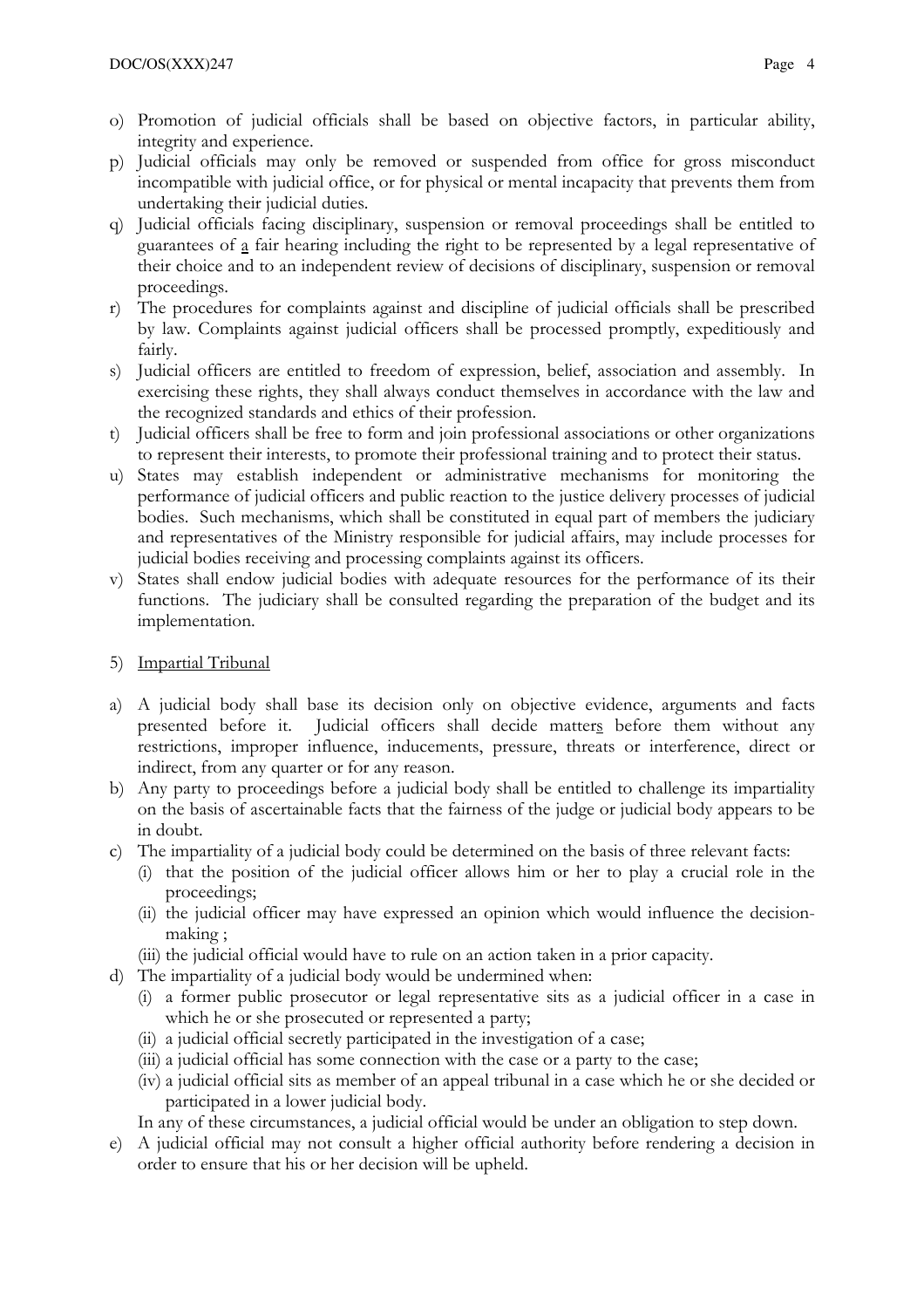# B. JUDICIAL TRAINING:

- a) States shall ensure that judicial officials have appropriate education and training and should be made aware of the ideals and ethical duties of their office, of the constitutional and statutory protections for the rights of accused persons, victims and other litigants and of human rights and fundamental freedoms recognized by national and international law.
- b) States shall establish, where they do not exist, specialised institutions for the education and training of judicial officials and encourage collaboration amongst such institutions in countries in the region and throughout Africa.
- c) States shall ensure that judicial officials receive continuous training and education throughout their career including, where appropriate, in racial, cultural and gender sensitisation.

## C. RIGHT TO AN EFFECTIVE REMEDY:

- a) Everyone has the right to an effective remedy by competent national tribunals for acts violating the rights granted by the constitution, by law or by the Charter, notwithstanding that the acts were committed by persons in an official capacity.
- b) The right to an effective remedy includes:
	- (i) access to justice;
	- (ii) reparation for the harm suffered;
	- (iii) access to the factual information concerning the violations.
- c) Every State has an obligation to ensure that:
	- (i) any person whose rights have been violated, including by persons acting in an official capacity, has an effective remedy by a competent judicial body;
	- (ii) any person claiming a right to remedy shall have such a right determined by competent judicial, administrative or legislative authorities;
	- (iii) any remedy granted shall be enforced by competent authorities;
	- (iv) any state body against which a judicial order or other remedy has been granted shall comply fully with such an order or remedy.
- d) The granting of amnesty to absolve perpetrators of human rights violations from accountability violates the right of victims to an effective remedy.

## D. COURT RECORDS AND PUBLIC ACCESS:

- a) All information regarding judicial proceedings shall be accessible to the public, except information or documents that have been specifically determined by judicial officials not to be made public.
- b) States must ensure that proper systems exist for recording all proceedings before judicial bodies, storing such information and making it accessible to the public.
- c) All decisions of judicial bodies must be published and available to everyone throughout the country.
- d) The cost to the public of obtaining records of judicial proceedings or decisions should be kept to a minimum and should not be so high as to amount to a denial of access.

## E. LOCUS STANDI:

States must ensure, through adoption of national legislation, that in regard to human rights violations, which are matters of public concern, any individual, group of individuals or nongovernmental organization is entitled to bring an issue before judicial bodies for determination.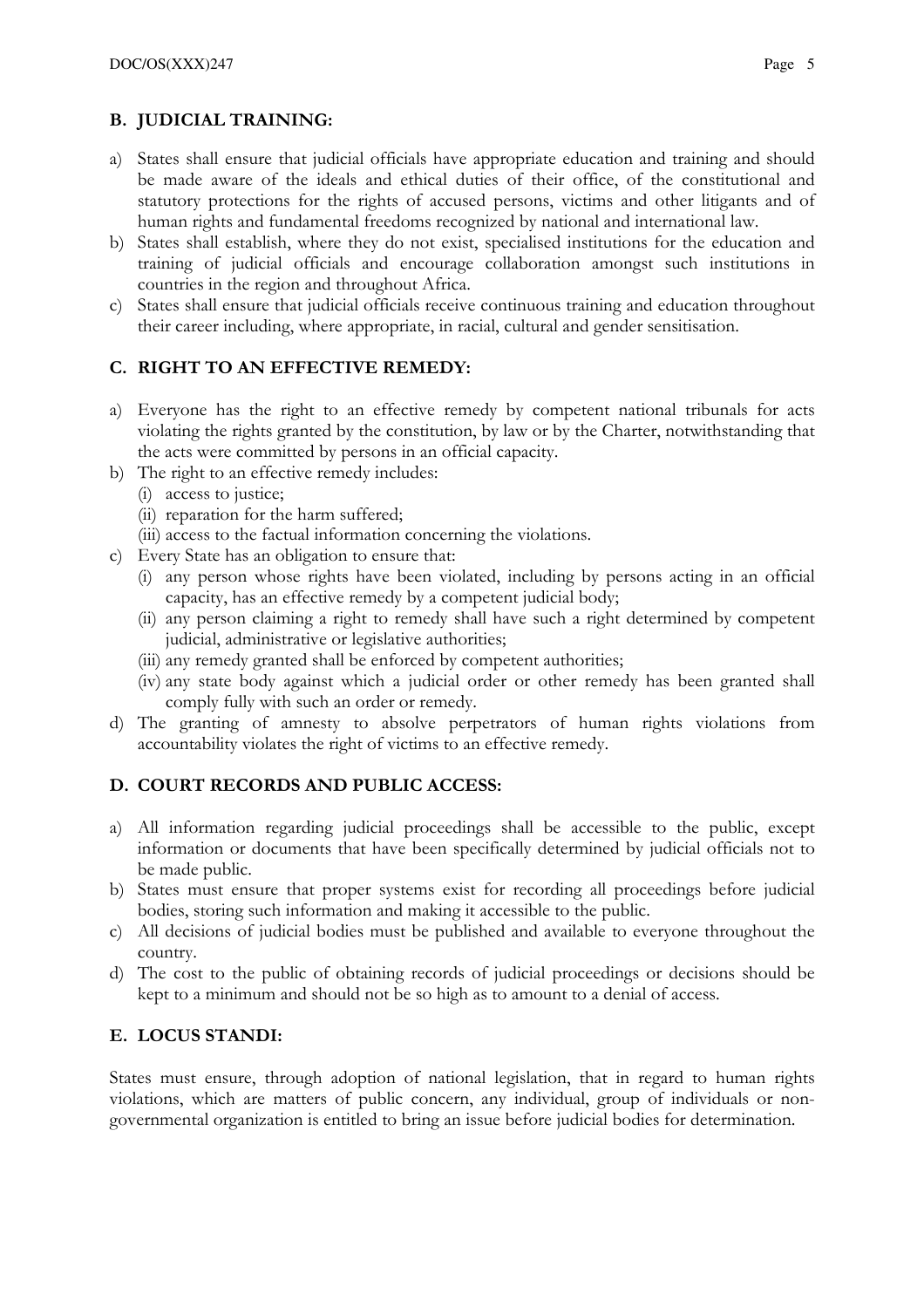## F. ROLE OF PROSECUTORS:

- a) States shall ensure that:
	- (i) Prosecutors have appropriate education and training and should be made aware of the ideals and ethical duties of their office, of the constitutional and statutory protections for the rights of the suspect and the victim, and of human rights and fundamental freedoms recognized by national and international law, including the Charter.
	- (ii) Prosecutors are able to perform their professional functions without intimidation, hindrance, harassment, improper interference or unjustified exposure to civil, penal or other liability.
- b) Reasonable conditions of service of prosecutors, adequate remuneration and, where applicable, tenure, housing, transport, conditions of physical and social security, pension and age of retirement and other conditions of service shall be set out by law or published rules or regulations.
- c) Promotion of prosecutors, wherever such a system exists, shall be based on objective factors, in particular professional qualifications, ability, integrity and experience, and decided upon in accordance with fair and impartial procedures.
- d) Prosecutors like other citizens are entitled to freedom of expression, belief, association and assembly. In exercising these rights, prosecutors shall always conduct themselves in accordance with the law and the recognized standards and ethics of their profession.
- e) Prosecutors shall be free to form and join professional associations or other organizations to represent their interests, to promote their professional training and to protect their status.
- f) The office of prosecutors shall be strictly separated from judicial functions.
- g) Prosecutors shall perform an active role in criminal proceedings, including institution of prosecution and, where authorized by law or consistent with local practice, in the investigation of crime, supervision over the legality of these investigations, supervision of the execution of decisions of judicial bodies and the exercise of other functions as representatives of the public interest.
- h) Prosecutors shall, in accordance with the law, perform their duties fairly, consistently and expeditiously, and respect and protect dignity and uphold human rights, thus contributing to ensuring due process and the smooth functioning of the criminal justice system.
- i) In the performance of their duties, prosecutors shall:
	- (i) carry out their functions impartially and avoid all political, social, racial, ethnic, religious, cultural, sexual, gender or any other kind of discrimination;
	- (ii) protect the public interest, act with objectivity, take proper account of the position of the suspect and the victim, and pay attention to all relevant circumstances, irrespective of whether they are to the advantage or disadvantage of the suspect;
	- (iii) keep matters in their possession confidential, unless the performance of duty or needs of justice require otherwise;
	- (iv) consider the views and concerns of victims when their personal interests are affected and ensure that victims are informed of their rights in accordance with the provisions below relating to victims.
- j) Prosecutors shall not initiate or continue prosecution, or shall make every effort to stay proceedings, when an impartial investigation shows the charge to be unfounded.
- k) Prosecutors shall give due attention to the prosecution of crimes committed by public officials, particularly corruption, abuse of power, grave violations of human rights and other crimes recognized by international law and, where authorized by law or consistent with local practice, the investigation of such offences.
- l) When prosecutors come into possession of evidence against suspects that they know or believe on reasonable grounds was obtained through recourse to unlawful methods, which constitute a grave violation of the suspect's human rights, especially involving torture or cruel, inhuman or degrading treatment or punishment, or other abuses of human rights, they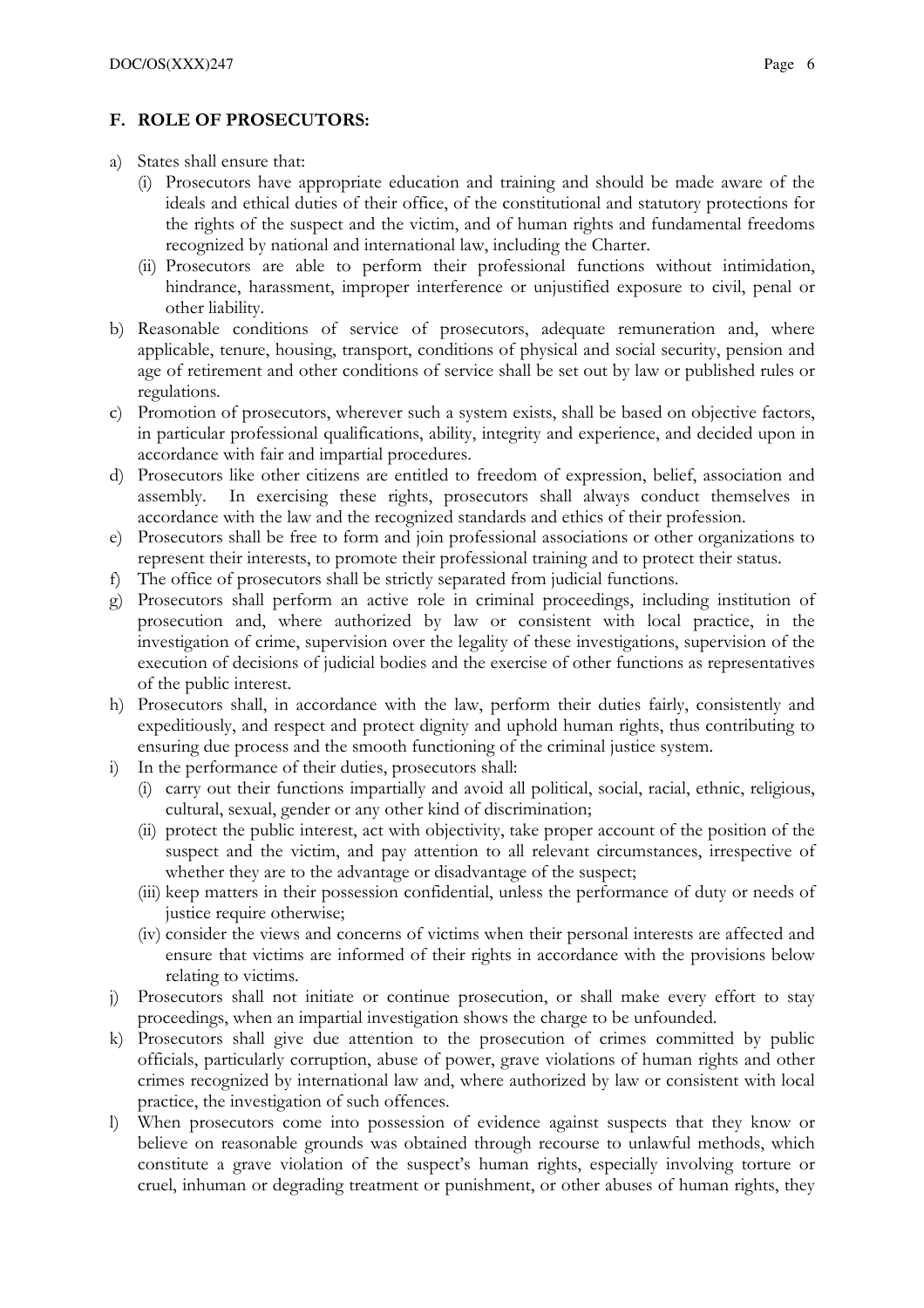shall refuse to use such evidence against anyone other than those who used such methods, or inform the judicial body accordingly, and shall take all necessary steps to ensure that those responsible for using such methods are brought to justice.

- m) In order to ensure the fairness and effectiveness of prosecution, prosecutors shall strive to cooperate with the police, judicial bodies, the legal profession, paralegals, non-governmental organisations and other government agencies or institutions.
- n) Disciplinary offences of prosecutors shall be based on law or lawful regulations. Complaints against prosecutors, which allege that they acted in a manner that is inconsistent with professional standards, shall be processed expeditiously and fairly under appropriate procedures prescribed by law. Prosecutors shall have the right to a fair hearing including the right to be represented by a legal representative of their choice. The decision shall be subject to independent review.
- o) Disciplinary proceedings against prosecutors shall guarantee an objective evaluation and decision. They shall be determined in accordance with the law, the code of professional conduct and other established standards and ethics.

## G. ACCESS TO LAWYERS AND LEGAL SERVICES:

- a) States shall ensure that efficient procedures and mechanisms for effective and equal access to lawyers are provided for all persons within their territory and subject to their jurisdiction, without distinction of any kind, such as discrimination based on race, colour, ethnic origin, sex, gender, language, religion, political, or other opinion, national or social origin, property, disability, birth, economic or other status.
- b) States shall ensure that an accused person or a party to a civil case is permitted representation by a lawyer of his or her choice, including a foreign lawyer duly accredited to the national bar.
- c) States and professional associations of lawyers shall promote programmes to inform the public about their rights and duties under the law and the important role of lawyers in protecting their fundamental rights and freedoms.

#### H. LEGAL AID AND LEGAL ASSISTANCE:

- a) The accused or a party to a civil case has a right to have legal assistance assigned to him or her in any case where the interest of justice so require, and without payment by the accused or party to a civil case if he or she does not have sufficient means to pay for it.
- b) The interests of justice should be determined by considering:
	- (i) in criminal matters:
		- (1) the seriousness of the offence;
		- (2) the severity of the sentence.
	- (ii) in civil cases:
		- (1) the complexity of the case and the ability of the party to adequately represent himself or herself;
		- (2) the rights that are affected;
		- (3) the likely impact of the outcome of the case on the wider community.
- c) The interests of justice always require legal assistance for an accused in any capital case, including for appeal, executive clemency, commutation of sentence, amnesty or pardon.
- d) An accused person or a party to a civil case has the right to an effective defence or representation and has a right to choose his or her own legal representative at all stages of the case. They may contest the choice of his or her court-appointed lawyer.
- e) When legal assistance is provided by a judicial body, the lawyer appointed shall:
	- (i) be qualified to represent and defend the accused or a party to a civil case;
	- (ii) have the necessary training and experience corresponding to the nature and seriousness of the matter;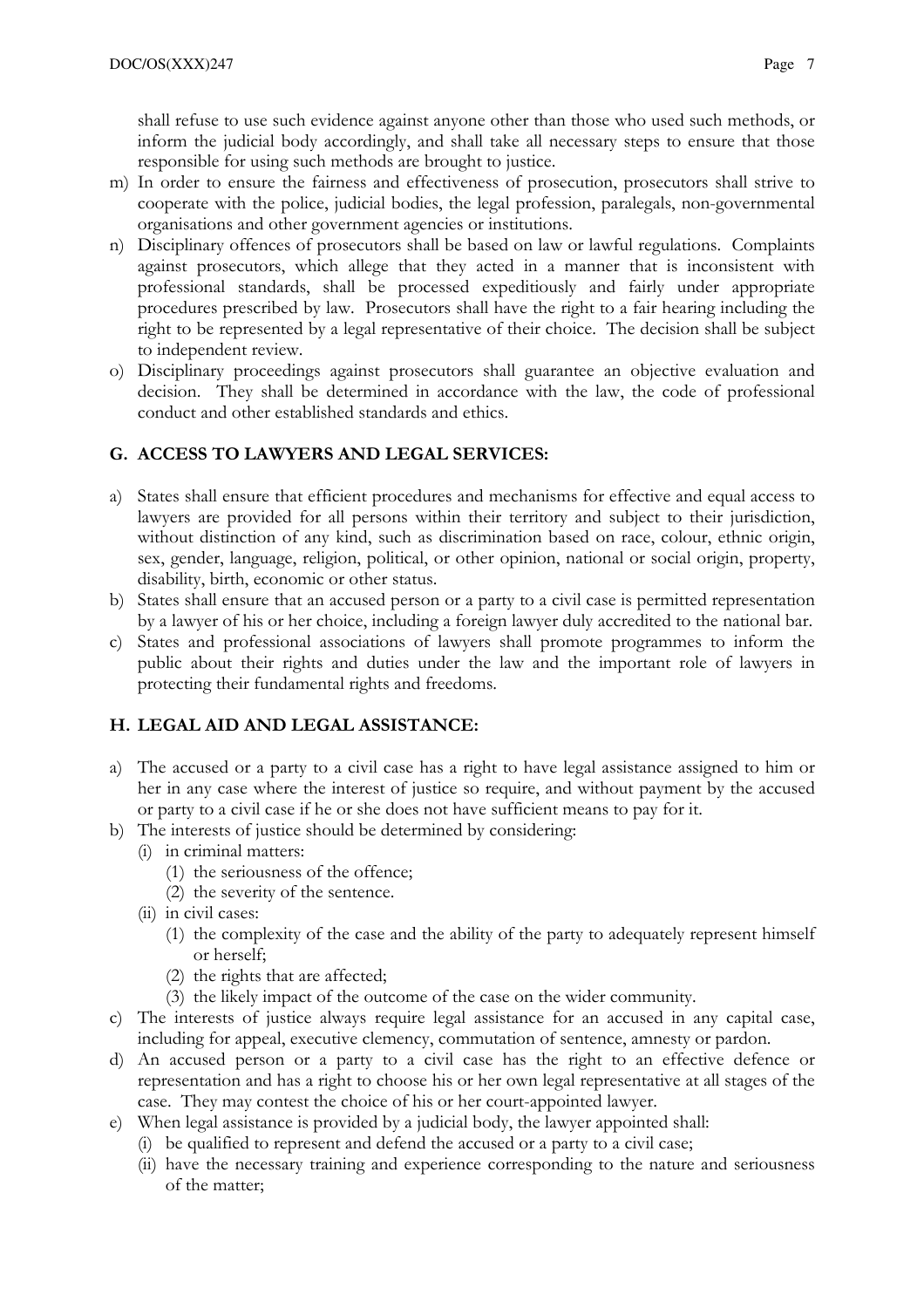- (iii) be free to exercise his or her professional judgement in a professional manner free of influence of the State or the judicial body;
- (iv) advocate in favour of the accused or party to a civil case;
- (v) be sufficiently compensated to provide an incentive to accord the accused or party to a civil case adequate and effective representation.
- f) Professional associations of lawyers shall co-operate in the organisation and provision of services, facilities and other resources, and shall ensure that:
	- (i) when legal assistance is provided by the judicial body, lawyers with the experience and competence commensurate with the nature of the case make themselves available to represent an accused person or party to a civil case;
	- (ii) where legal assistance is not provided by the judicial body in important or serious human rights cases, they provide legal representation to the accused or party in a civil case, without any payment by him or her.
- g) Given the fact that in many States the number of qualified lawyers is low, States should recognize the role that para-legals could play in the provision of legal assistance and establish the legal framework to enable them to provide basic legal assistance.
- h) States should, in conjunction with the legal profession and non-governmental organizations, establish training, the qualification procedures and rules governing the activities and conduct of para-legals. States shall adopt legislation to grant appropriate recognition to para-legals.
- i) Para-legals could provide essential legal assistance to indigent persons, especially in rural communities and would be the link with the legal profession.
- j) Non-governmental organizations should be encouraged to establish legal assistance programmes and to train para-legals.
- k) States that recognize the role of para-legals should ensure that they are granted similar rights and facilities afforded to lawyers, to the extent necessary to enable them to carry out their functions with independence.

#### I. INDEPENDENCE OF LAWYERS:

- a) States, professional associations of lawyers and educational institutions shall ensure that lawyers have appropriate education and training and be made aware of the ideals and ethical duties of the lawyer and of human rights and fundamental freedoms recognized by national and international law.
- b) States shall ensure that lawyers:
	- (i) are able to perform all of their professional functions without intimidation, hindrance, harassment or improper interference;
	- (ii) are able to travel and to consult with their clients freely both within their own country and abroad;
	- (iii) shall not suffer, or be threatened with, prosecution or administrative, economic or other sanctions for any action taken in accordance with recognized professional duties, standards and ethics.
- c) States shall recognize and respect that all communications and consultations between lawyers and their clients within their professional relationship are confidential.
- d) It is the duty of the competent authorities to ensure lawyers access to appropriate information, files and documents in their possession or control in sufficient time to enable lawyers to provide effective legal assistance to their clients. Such access should be provided at the earliest appropriate time.
- e) Lawyers shall enjoy civil and penal immunity for relevant statements made in good faith in written or oral pleadings or in their professional appearances before a judicial body or other legal or administrative authority.
- f) Where the security of lawyers is threatened as a result of discharging their functions, they shall be adequately safeguarded by the authorities.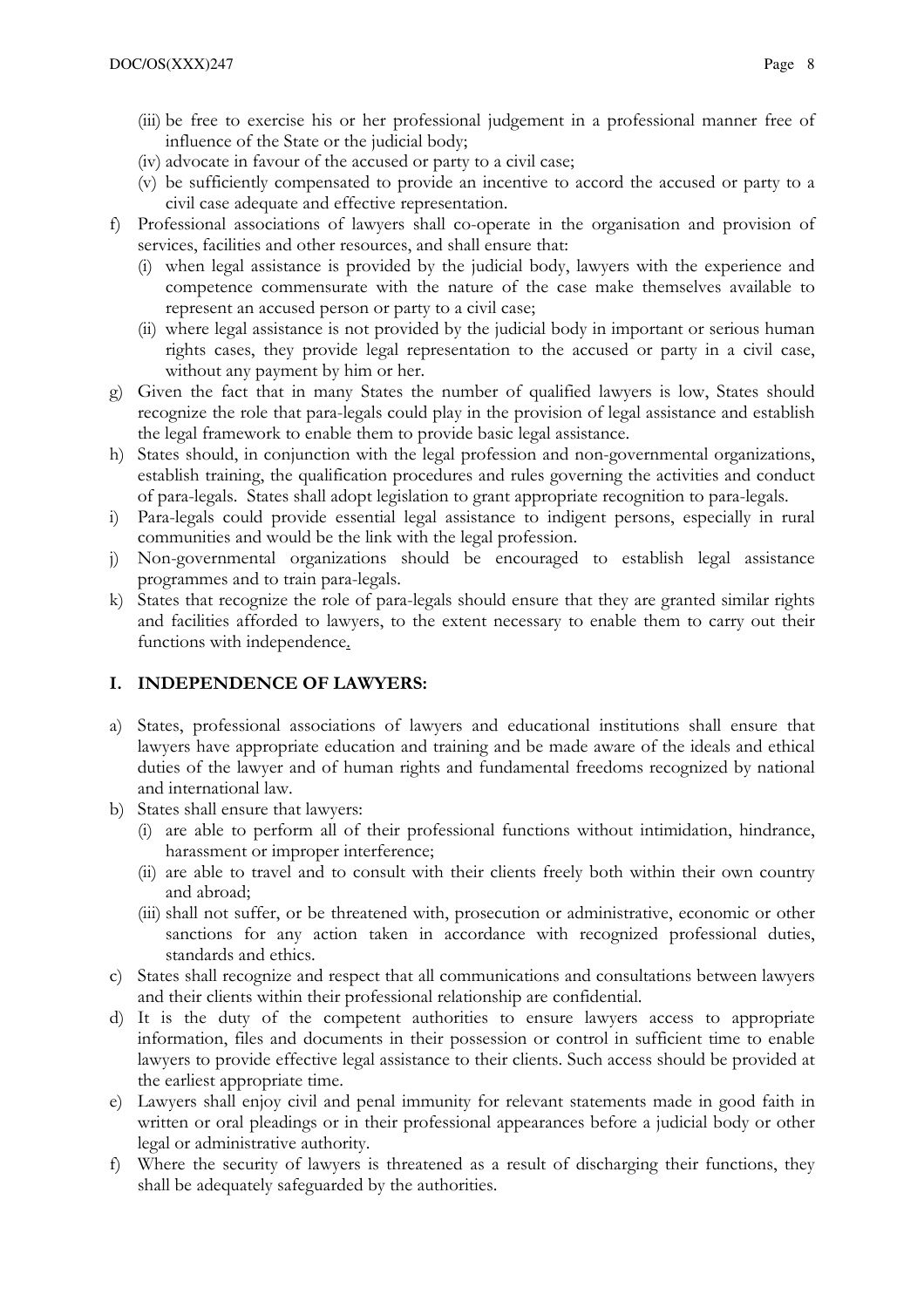- g) Lawyers shall not be identified with their clients or their clients' causes as a result of discharging their functions.
- h) Lawyers shall at all times maintain the honour and dignity of their profession as essential agents of the administration of justice.
- i) Lawyers, in protecting the rights of their clients and in promoting the cause of justice, shall seek to uphold human rights and fundamental freedoms recognized by national and international law and shall at all times act freely and diligently in accordance with the law and recognized standards and ethics of the legal profession.
- j) Lawyers shall always loyally respect the interests of their clients.
- k) Lawyers like other citizens are entitled to freedom of expression, belief, association and assembly. In particular, they shall have the right to take part in public discussion of matters concerning the law, the administration of justice and the promotion and the protection of human rights and to join or form local, national or international organizations and attend their meetings, without suffering professional restrictions by reason of their lawful action or their membership in a lawful organization. In exercising these rights, lawyers shall always conduct themselves in accordance with the law and the recognized standards and ethics of the legal profession.
- l) Lawyers shall be entitled to form and join self-governing professional associations to represent their interests, promote their continuing education and training and protect their professional integrity. The executive body of the professional association shall be elected by its members and shall exercise its functions without external interference.
- m) Codes of professional conduct for lawyers shall be established by the legal profession through its appropriate organs, or by legislation, in accordance with national law and custom and recognized international standards and norms.
- n) Charges or complaints made against lawyers in their professional capacity shall be processed expeditiously and fairly under appropriate procedures. Lawyers shall have the right to a fair hearing, including the right to be assisted by a lawyer of their choice.
- o) Disciplinary proceedings against lawyers shall be brought before an impartial disciplinary committee established by the legal profession, before an independent statutory authority, or even before a judicial body, and shall be subject to an independent judicial review.
- p) All disciplinary proceedings shall be determined in accordance with the code of professional conduct, other recognized standards and ethics of the legal profession and international standards.

# J. CROSS BORDER COLLABORATION AMONGST LEGAL PROFESSIONALS:

- a) States shall ensure that national legislation does not prevent collaboration amongst legal professionals in countries in their region and throughout Africa.
- b) States shall encourage the establishment of agreements amongst states and professional legal associations in their region that permit cross-border collaboration amongst lawyers including legal representation, training and education, and exchange of information and expertise.

# K. ACCESS TO JUDICIAL SERVICES:

- a) States shall ensure that judicial bodies are accessible to everyone within their territory and jurisdiction, without distinction of any kind, such as discrimination based on race, colour, disability, ethnic origin, sex, gender, language, religion, political or other opinion, national or social origin, property, birth, economic or other status.
- b) States must take special measures to ensure that rural communities and women have access to judicial services. States must ensure that law enforcement and judicial officials are adequately trained to deal sensitively and professionally with the special needs and requirements of women.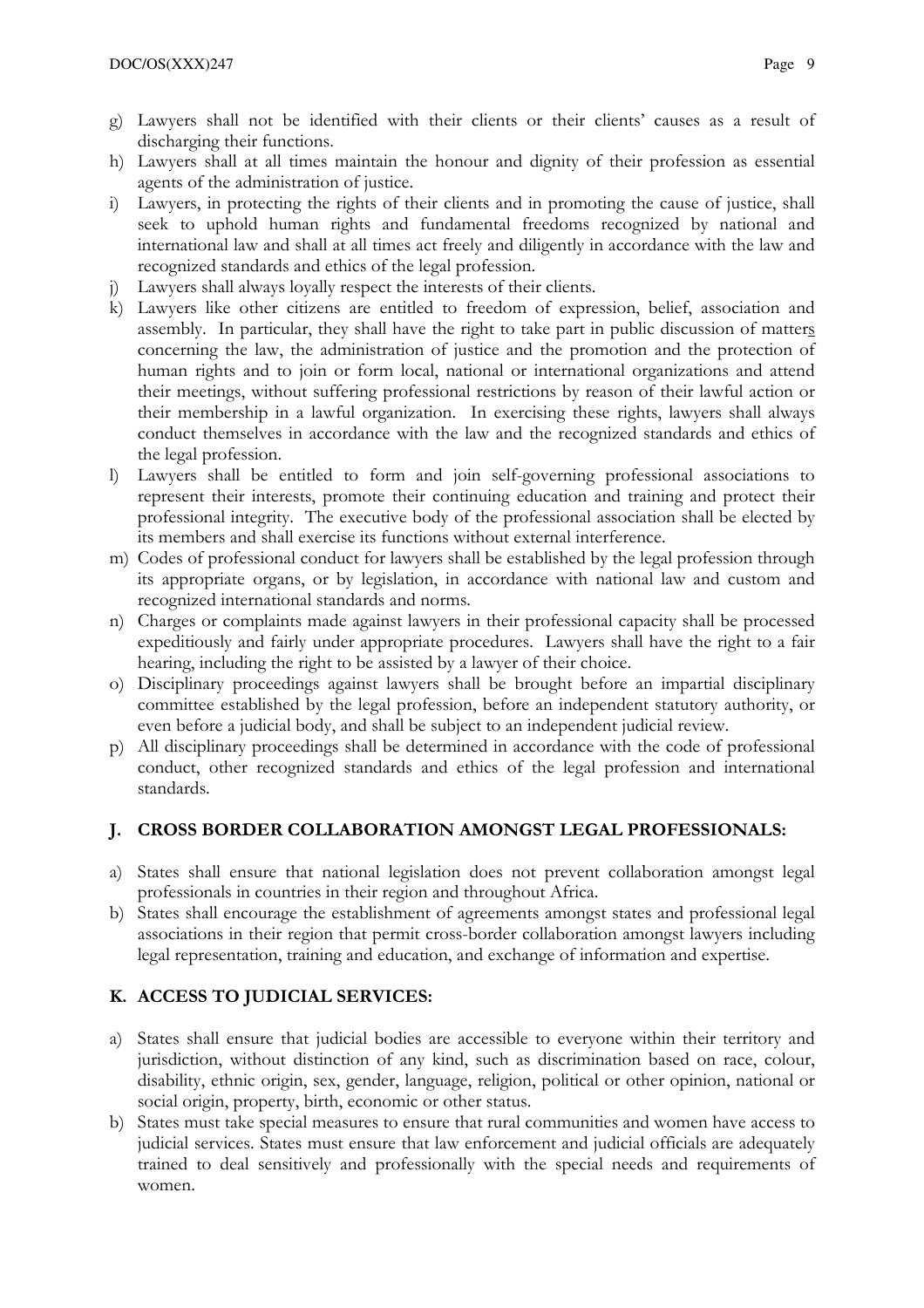- c) In countries where there exist groups, communities or regions whose needs for judicial services are not met, particularly where such groups have distinct cultures, traditions or languages or have been the victims of past discrimination, States shall take special measures to ensure that adequate judicial services are accessible to them.
- d) States shall ensure that access to judicial services is not impeded including by the distance to the location of judicial institutions, the lack of information about the judicial system, the imposition of unaffordable or excessive court fees and the lack of assistance to understand the procedures and to complete formalities.

## L. RIGHT OF CIVILIANS NOT TO BE TRIED BY MILITARY COURTS:

- a) The only purpose of Military Courts shall be to determine offences of a purely military nature committed by military personnel.
- b) While exercising this function, Military Courts are required to respect fair trial standards enunciated in the African Charter and in these guidelines.
- c) Military courts should not in any circumstances whatsoever have jurisdiction over civilians. Similarly, Special Tribunals should not try offences which fall within the jurisdiction of regular courts.

## M. PROVISIONS APPLICABLE TO ARREST AND DETENTION:

- 1) Right to liberty and security
- a) States shall ensure that the right of everyone on its territory and under its jurisdiction to liberty and security of person is respected.
- b) States must ensure that no one shall be subject to arbitrary arrest or detention, and that arrest, detention or imprisonment shall only be carried out strictly in accordance with the provisions of the law and by competent officials or persons authorized for that purpose, pursuant to a warrant, on reasonable suspicion or for probable cause.
- c) Each State shall establish rules under its national law indicating those officials authorized to order deprivation of liberty, establishing the conditions under which such orders may be given, and stipulating penalties for officials who, without legal justification, refuse to provide information on any detention.
- d) Each State shall likewise ensure strict supervision, including a clear chain of command, of all law enforcement officials responsible for apprehensions, arrests, detentions, custody, transfers and imprisonment, and of other officials authorized by law to use force and firearms.
- e) Unless there is sufficient evidence that deems it necessary to prevent a person arrested on a criminal charge from fleeing, interfering with witnesses or posing a clear and serious risk to others, States must ensure that they are not kept in custody pending their trial. However, release may be subject to certain conditions or guarantees, including the payment of bail.
- f) Expectant mothers and mothers of infants shall not be kept in custody pending their trial, but their release may be subject to certain conditions or guarantees, including the payment of bail.
- g) States shall ensure, including by the enactment of legal provisions, that officials or other persons who arbitrarily arrest or detain any person are brought to justice.
- h) States shall ensure, including by the enactment of legal provisions and adoption of procedures, that anyone who has been the victim of unlawful arrest or detention is enabled to claim compensation.
- 2) Rights upon arrest: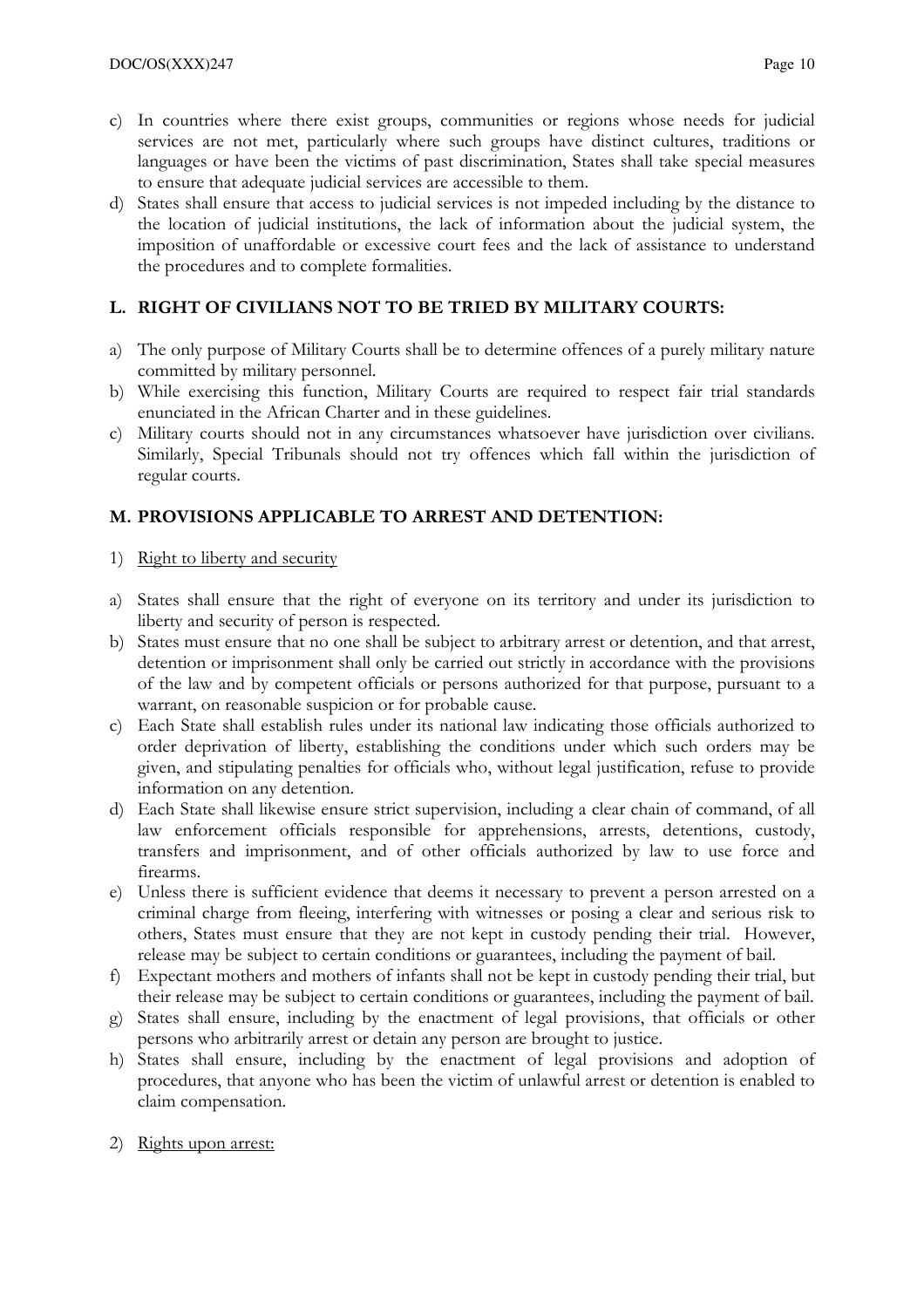- a) Anyone who is arrested shall be informed, at the time of arrest, of the reasons for his or her arrest and shall be promptly informed, in a language he or she understands, of any charges against him or her.
- b) Anyone who is arrested or detained shall be informed upon arrest, in a language he or she understands, of the right to legal representation and to be examined by a doctor of his or her choice and the facilities available to exercise this right.
- c) Anyone who is arrested or detained has the right to inform, or have the authorities notify, their family or friends. The information must include the fact of their arrest or detention and the place the person is kept in custody.
- d) If the arrested or detained person is a foreign national, he or she must be promptly informed of the right to communicate with his or her embassy or consular post. In addition, if the person is a refugee or stateless person or under the protection of an inter-governmental organization, he or she must be notified without delay of the right to communicate with the appropriate international organization.
- e) States must ensure that any person arrested or detained is provided with the necessary facilities to communicate, as appropriate, with his or her lawyer, doctor, family and friends, and in the case of a foreign national, his or her embassy or consular post or an international organization.
- f) Any person arrested or detained shall have prompt access to a lawyer and, unless the person has waived this right in writing, shall not be obliged to answer any questions or participate in any interrogation without his or her lawyer being present.
- g) Anyone who is arrested or detained shall be given reasonable facilities to receive visits from family and friends, subject to restriction and supervision only as are necessary in the interests of the administration of justice and of security of the institution.
- h) Any form of detention and all measures affecting the human rights of a person arrested or detained shall be subject to the effective control of a judicial or other authority. In order to prevent arbitrary arrest and detention or disappearances, states should establish procedures that require police or other officials with the authority to arrest and detain to inform the appropriate judicial official or other authority of the arrest and detention. The judicial official or other authority shall exercise control over the official detaining the person.
- 3) Right to be brought promptly before a judicial officer:
- a) Anyone who is arrested or detained on a criminal charge shall be brought before a judicial officer authorized by law to exercise judicial power and shall be entitled to trial within a reasonable time or to release.
- b) The purpose of the review before a judicial or other authority includes to:
	- (i) assess whether sufficient legal reason exists for the arrest;
	- (ii) assess whether detention before trial is necessary;
	- (iii) determine whether the detainee should be released from custody, and the conditions, if any, for such release;
	- (iv) safeguard the well-being of the detainee;
	- (v) prevent violations of the detainee's fundamental rights;
	- (vi) give the detainee the opportunity to challenge the lawfulness of his or her detention and to secure release if the arrest or detention violates his or her rights.
- 4) Right of arrested or detained person to take proceedings before a judicial body:

Anyone who is deprived of his or her liberty by arrest or detention shall be entitled to take proceedings before a judicial body, in order that that judicial body may decide without delay on the lawfulness of his or her detention and order release if the detention is not lawful.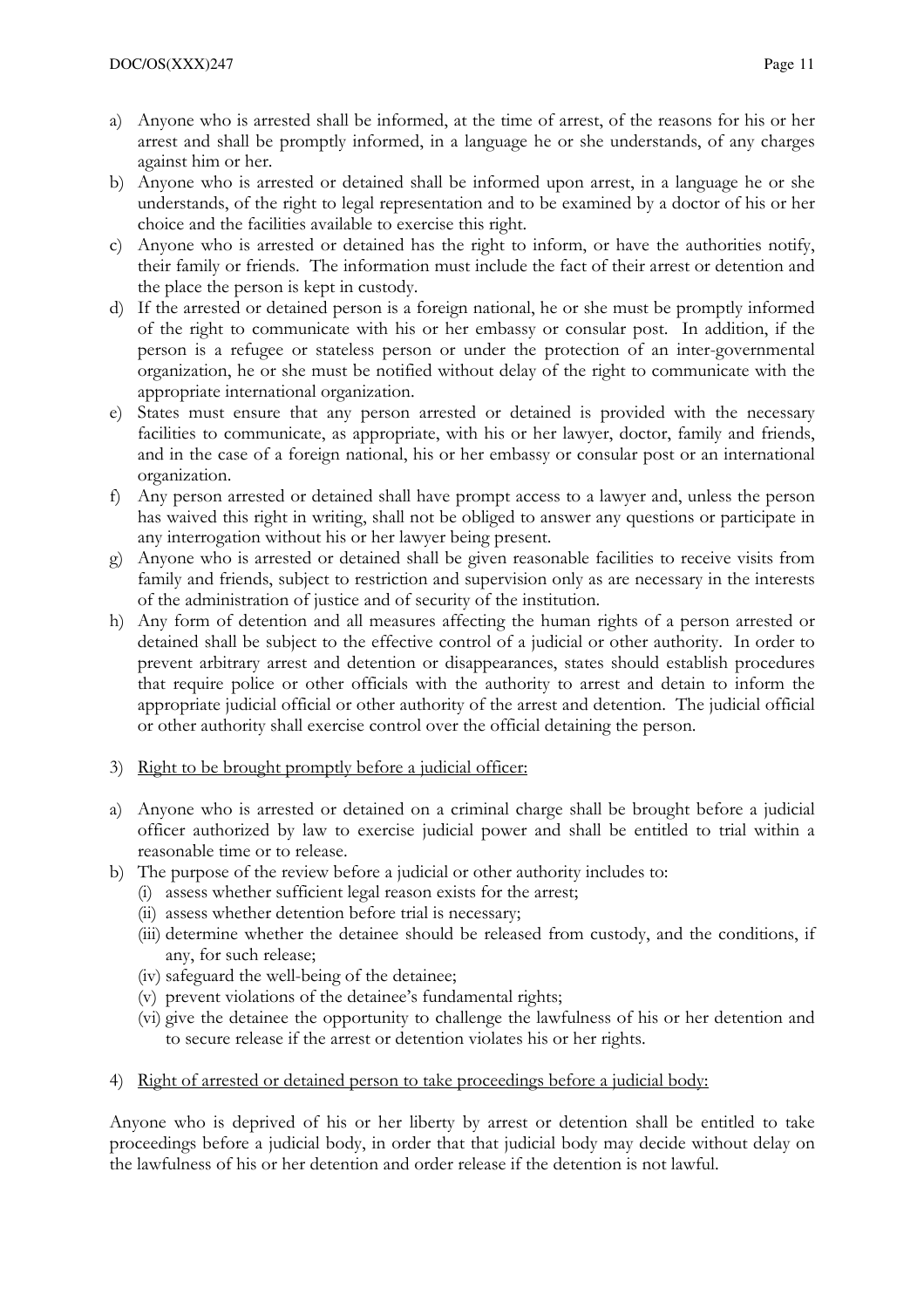## 5) Right to habeas corpus:

- a) States shall enact legislation, where it does not exist, to ensure the right to habeas corpus, amparo or similar procedures.
- b) Anyone concerned or interested in the well-being, safety or security of a person deprived of his or her liberty has the right to a prompt and effective judicial remedy as a means of determining the whereabouts or state of health of such a person and/or identifying the authority ordering or carrying out the deprivation of liberty.
- c) In such proceedings, competent national authorities shall have access to all places where persons deprived of their liberty are being held and to each part of those places, as well as to any place in which there are grounds to believe that such persons may be found.
- d) Any other competent authority entitled under law of the State or by any international legal instrument to which the State is a party may also have access to such places.
- e) Judicial bodies shall at all times hear and act upon petitions for habeas corpus, amparo or similar procedures. No circumstances whatever must be invoked as a justification for denying the right to habeas corpus, amparo or similar procedures.
- 6) Right to be detained in a place recognised by law:
- a) Any person deprived of liberty shall be held in an officially recognised place of detention.
- b) Accurate information shall be recorded regarding any person deprived of liberty including:
	- (i) his or her identity;
	- (ii) the reasons for arrest;
	- (iii) the time of arrest and the taking of the arrested person to a place of custody;
	- (iv) the time of his first appearance before a judicial or other authority;
	- (v) the identity of the law enforcement officials concerned;
	- (vi) precise information concerning the place of custody;
	- (vii) details of the judicial official or other authority informed of the arrest and detention.
- c) Accurate information on the detention of such persons and their place or places of detention, including transfers, shall be promptly available to their family members, their legal representative or to any other persons having a legitimate interest in the information.
- d) An official up-to-date register of all persons deprived of liberty shall be maintained in every place of detention and shall be made available to any judicial or other competent and independent national authority seeking to trace the whereabouts of the a detained person.
- 7) Right to humane treatment:
- a) States shall ensure that all persons under any form of detention or imprisonment are treated in a humane manner and with respect for the inherent dignity of the human person.
- b) In particular States must ensure that no person, lawfully deprived of his or her liberty is subjected to torture or to cruel, inhuman or degrading treatment or punishment. States shall ensure that special measures are taken to protect women detainees from ill-treatment, including making certain that their interrogation is conducted by women police or judicial officials.
- c) Women shall at all times be detained separately from men and while in custody they shall receive care, protection and all necessary individual assistance – psychological, medical and physical – that they may require in view of their sex and gender.
- d) It shall be prohibited to take undue advantage of the situation of a detained or imprisoned person for the purpose of compelling him or her to confess, to incriminate himself or herself or to testify against any other person.
- e) No detained person while being interrogated shall be subject to violence, threats or methods of interrogation which impair his or her capacity of decision or his or her judgement.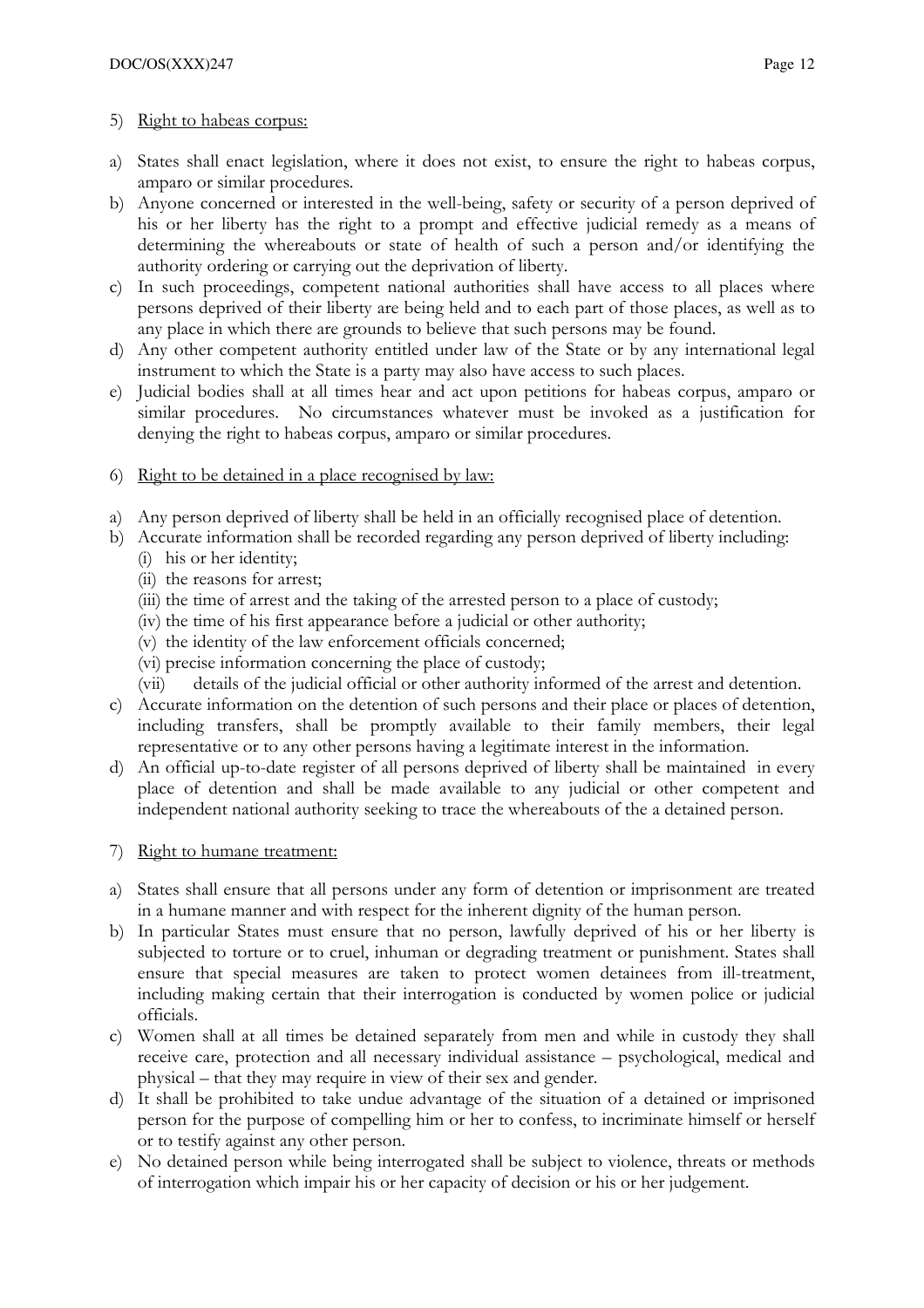- f) No detained person shall, even with his or her consent, be subjected to any medical or scientific experimentation which could be detrimental to his or her health.
- g) A detained person or his or her legal representative or family shall have the right to lodge a complaint to the relevant authorities regarding his or her treatment, in particular in case of torture or other cruel, inhuman or degrading treatment.
- h) States shall ensure that effective mechanisms exist for the receipt and investigation of such complaints. The right to lodge complaints and the existence of such mechanisms should be promptly made known to all arrested or detained persons.
- States shall ensure, including by the enactment of legal provisions, that officials or other persons who subject arrested or detained persons to torture or to cruel, inhuman or degrading treatment are brought to justice.
- j) States shall ensure, including by the enactment of legal provisions and adoption of procedures, that anyone who has been the victim of torture or cruel, inhuman or degrading treatment or punishment is enabled to claim compensation.
- 8) Supervision of places of detention:
- a) In order to supervise strict observance of relevant laws and regulations and international standards applicable to detainees, places of detention shall be visited regularly by qualified and experienced persons appointed by, and responsible to, a competent authority distinct from the authority directly in charge of the administration of the place of detention.
- b) A detained person shall have the right to communicate freely and in full confidentiality with the persons who visit the places of detention or imprisonment in accordance with the above principle, subject to reasonable conditions to ensure security and good order in such places.

# N. PROVISIONS APPLICABLE TO PROCEEDINGS RELATING TO CRIMINAL CHARGES:

- 1) Notification of charge:
- a) Any person charged with a criminal offence shall be informed promptly, as soon as a charge is first made by a competent authority, in detail, and in a language, which he or she understands, of the nature and cause of the charge against him or her.
- b) The information shall include details of the charge or applicable law and the alleged facts on which the charge is based sufficient to indicate the substance of the complaint against the accused.
- c) The accused must be informed in a manner that would allow him or her to prepare a defence and to take immediate steps to secure his or her release.
- 2) Right to counsel:
- a) The accused has the right to defend him or herself in person or through legal assistance of his or her own choosing. Legal representation is regarded as the best means of legal defence against infringements of human rights and fundamental freedoms.
- b) The accused has the right to be informed, if he or she does not have legal assistance, of the right to defend him or herself through legal assistance of his or her own choosing.
- c) This right applies during all stages of any criminal prosecution, including preliminary investigations in which evidence is taken, periods of administrative detention, trial and appeal proceedings.
- d) The accused has the right to choose his or her own counsel freely. This right begins when the accused is first detained or charged. A judicial body may not assign counsel for the accused if a qualified lawyer of the accused's own choosing is available.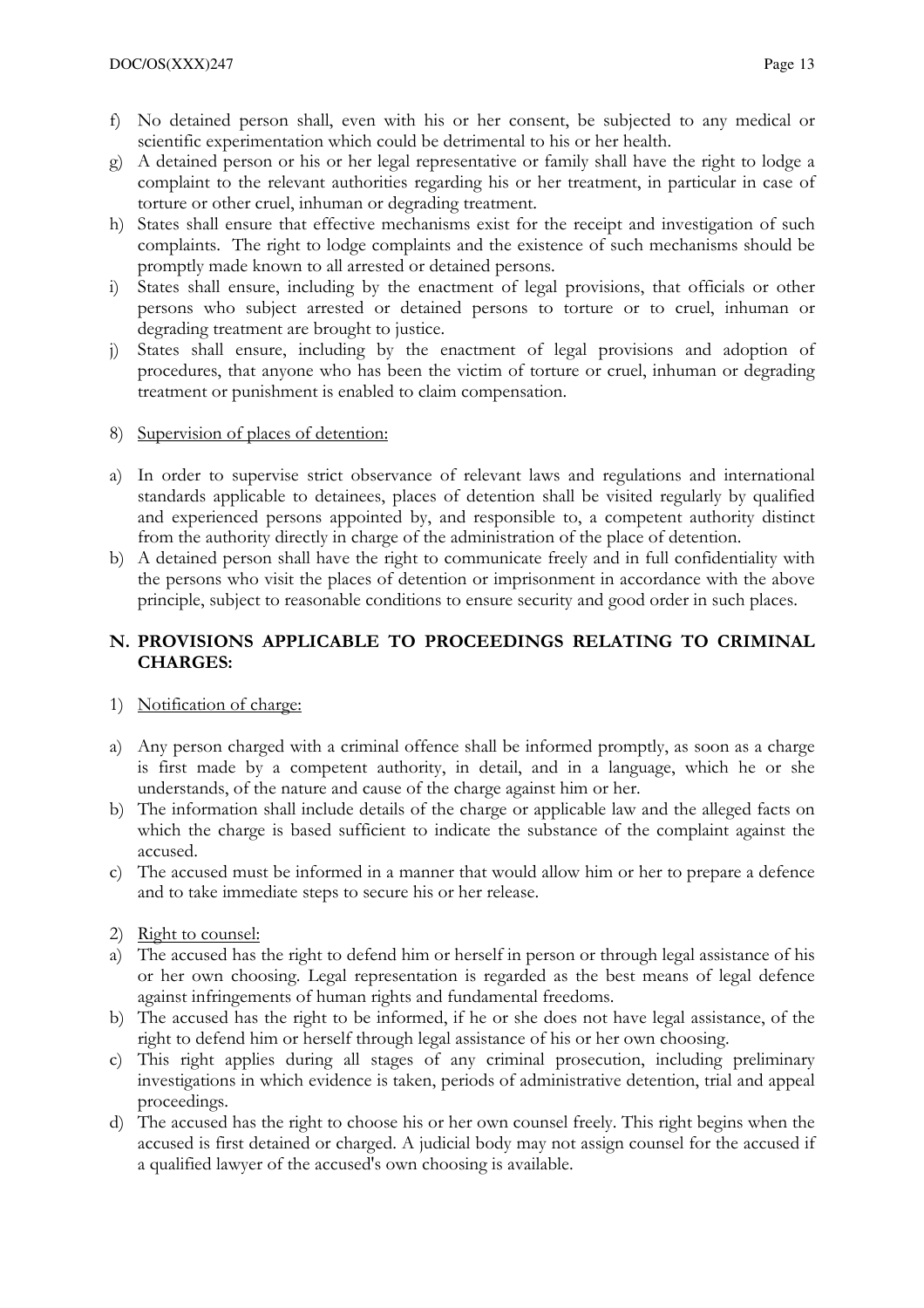- 3) Right to adequate time and facilities for the preparation of a defence:
- a) The accused has the right to communicate with counsel and have adequate time and facilities for the preparation of his or her defence.
- b) The accused may not be tried without his or her counsel being notified of the trial date and of the charges in time to allow adequate preparation of a defence.
- c) The accused has a right to adequate time for the preparation of a defence appropriate to the nature of the proceedings and the factual circumstances of the case. Factors which may affect the adequacy of time for preparation of a defence include the complexity of the case, the defendant's access to evidence, the length of time provided by rules of procedure prior to particular proceedings, and prejudice to the defence.
- d) The accused has a right to facilities which assist or may assist the accused in the preparation of his or her defence, including the right to communicate with defence counsel and the right to materials necessary to the preparation of a defence.
- e) All arrested, detained or imprisoned persons shall be provided with adequate opportunities, time and facilities to be visited by and to communicate with a lawyer, without delay, interception or censorship and in full confidentiality.
	- (i) The right to confer privately with one's lawyer and exchange confidential information or instructions is a fundamental part of the preparation of a defence. Adequate facilities shall be provided that preserve the confidentiality of communications with counsel.
	- (ii) States shall recognize and respect that all communications and consultations between lawyers and their clients within their professional relationship are confidential.
	- (iii) The accused or the accused's defence counsel has a right to all relevant information held by the prosecution that could help the accused exonerate him or herself.
	- (iv) It is the duty of the competent authorities to ensure lawyers access to appropriate information, files and documents in their possession or control in sufficient time to enable lawyers to provide effective legal assistance to their clients. Such access should be provided at the earliest appropriate time.
	- (v) The accused has a right to consult legal materials reasonably necessary for the preparation of his or her defence.
	- (vi) Before judgement or sentence is rendered, the accused and his or her defence counsel shall have the right to know and challenge all the evidence which may be used to support the decision. All evidence submitted must be considered by the judicial body.
	- (vii) Following a trial and before any appellate proceeding, the accused or the defence counsel has a right of access to (or to consult) the evidence which the judicial body considered in making a decision and the judicial body's reasoning in arriving at the judgement.
- 4) The right to an interpreter:
- a) The accused has the right to the free assistance of an interpreter if he or she cannot understand or speak the language used before the judicial body.
- b) The right to an interpreter does not extend to the right to express oneself in the language of one's choice if the accused or the defence witness is sufficiently proficient in the language of the judicial body.
- c) The right to an interpreter applies at all stages of the proceedings, including pre-trial proceedings.
- d) The right to an interpreter applies to written as well as oral proceedings. The right extends to translation or interpretation of all documents or statements necessary for the defendant to understand the proceedings or assist in the preparation of a defence.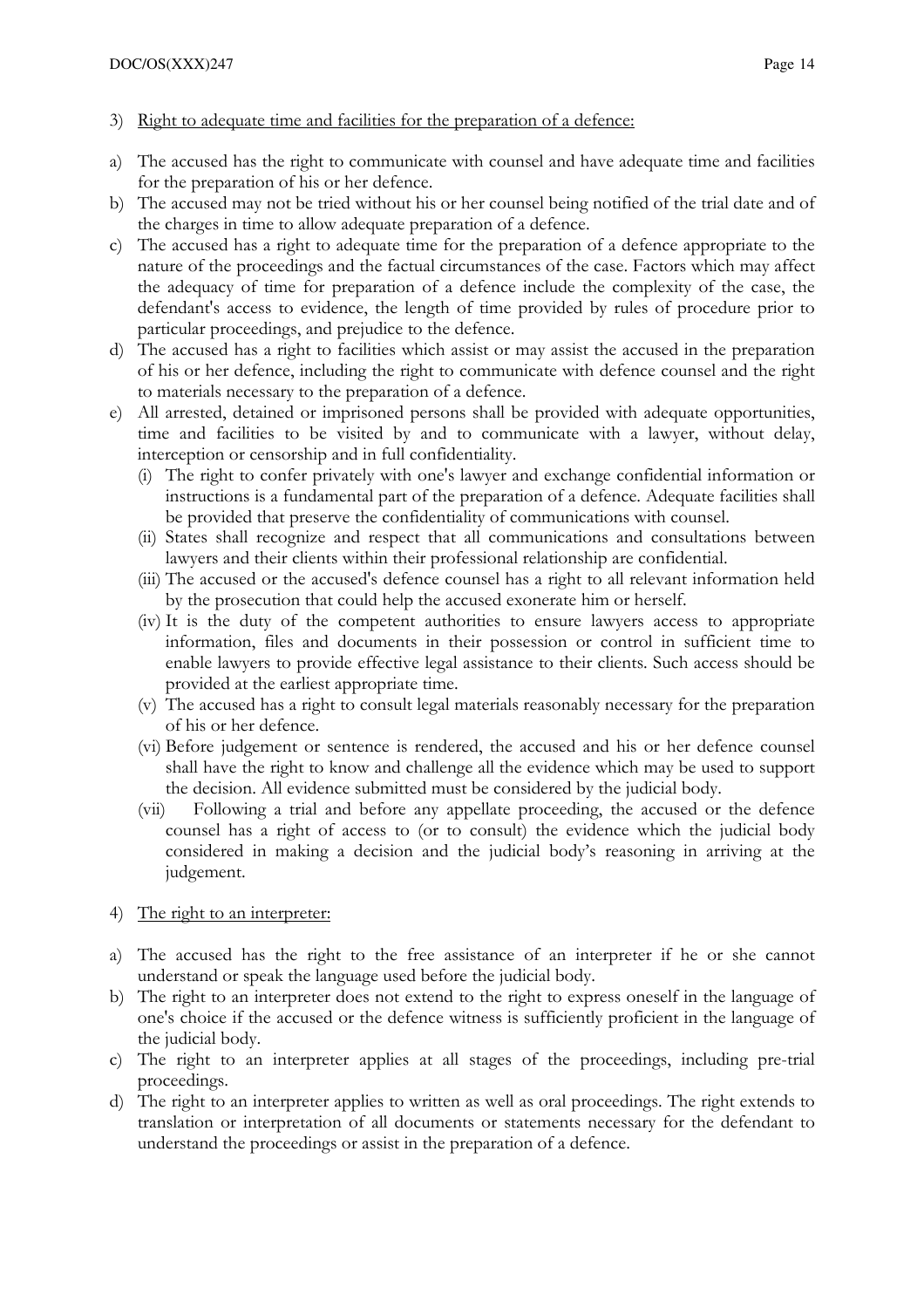- e) The interpretation or translation provided shall be adequate to permit the accused to understand the proceedings and for the judicial body to understand the testimony of the accused or defence witnesses.
- f) The right to interpretation or translation cannot be qualified by a requirement that the accused pay for the costs of an interpreter or translator. Even if the accused is convicted, he or she cannot be required to pay for the costs of interpretation or translation.

## 5) Right to trial without undue delay:

- a) Every person charged with a criminal offence has the right to a trial without undue delay.
- b) The right to a trial without undue delay means the right to a trial which produces a final judgement and, if appropriate a sentence without undue delay.
- c) Factors relevant to what constitutes undue delay include the complexity of the case, the conduct of the parties, the conduct of other relevant authorities, whether an accused is detained pending proceedings, and the interest of the person at stake in the proceedings.

## 6) Rights during a trial:

- a) In criminal proceedings, the principle of equality of arms imposes procedural equality between the accused and the public prosecutor.
	- (i) The prosecution and defence shall be allowed equal time to present evidence.
	- (ii) Prosecution and defence witnesses shall be given equal treatment in all procedural matters.
- b) The accused is entitled to a hearing in which his or her individual culpability is determined. Group trials in which many persons are involved may violate the person's right to a fair hearing.
- c) In criminal proceedings, the accused has the right to be tried in his or her presence.
	- (i) The accused has the right to appear in person before the judicial body.
	- (ii) The accused may not be tried in absentia. If an accused is tried in absentia, the accused shall have the right to petition for a reopening of the proceedings upon a showing that inadequate notice was given, that the notice was not personally served on the accused, or that his or her failure to appear was for exigent reasons beyond his or her control. If the petition is granted, the accused is entitled to a fresh determination of the merits of the charge.
	- (iii) The accused may voluntarily waive the right to appear at a hearing, but such a waiver shall be established in an unequivocal manner and preferably in writing.
- d) The accused has the right not to be compelled to testify against him or herself or to confess guilt.
	- (i) Any confession or other evidence obtained by any form of coercion or force may not be admitted as evidence or considered as probative of any fact at trial or in sentencing. Any confession or admission obtained during incommunicado detention shall be considered to have been obtained by coercion.
	- (ii) Silence by the accused may not be used as evidence to prove guilt and no adverse consequences may be drawn from the exercise of the right to remain silent.
- e) Everyone charged with a criminal offence shall have the right to be presumed innocent until proved guilty according to law.
	- (i) The presumption of innocence places the burden of proof during trial in any criminal case on the prosecution.
	- (ii) Public officials shall maintain a presumption of innocence. Public officials, including prosecutors, may inform the public about criminal investigations or charges, but shall not express a view as to the guilt of any suspect.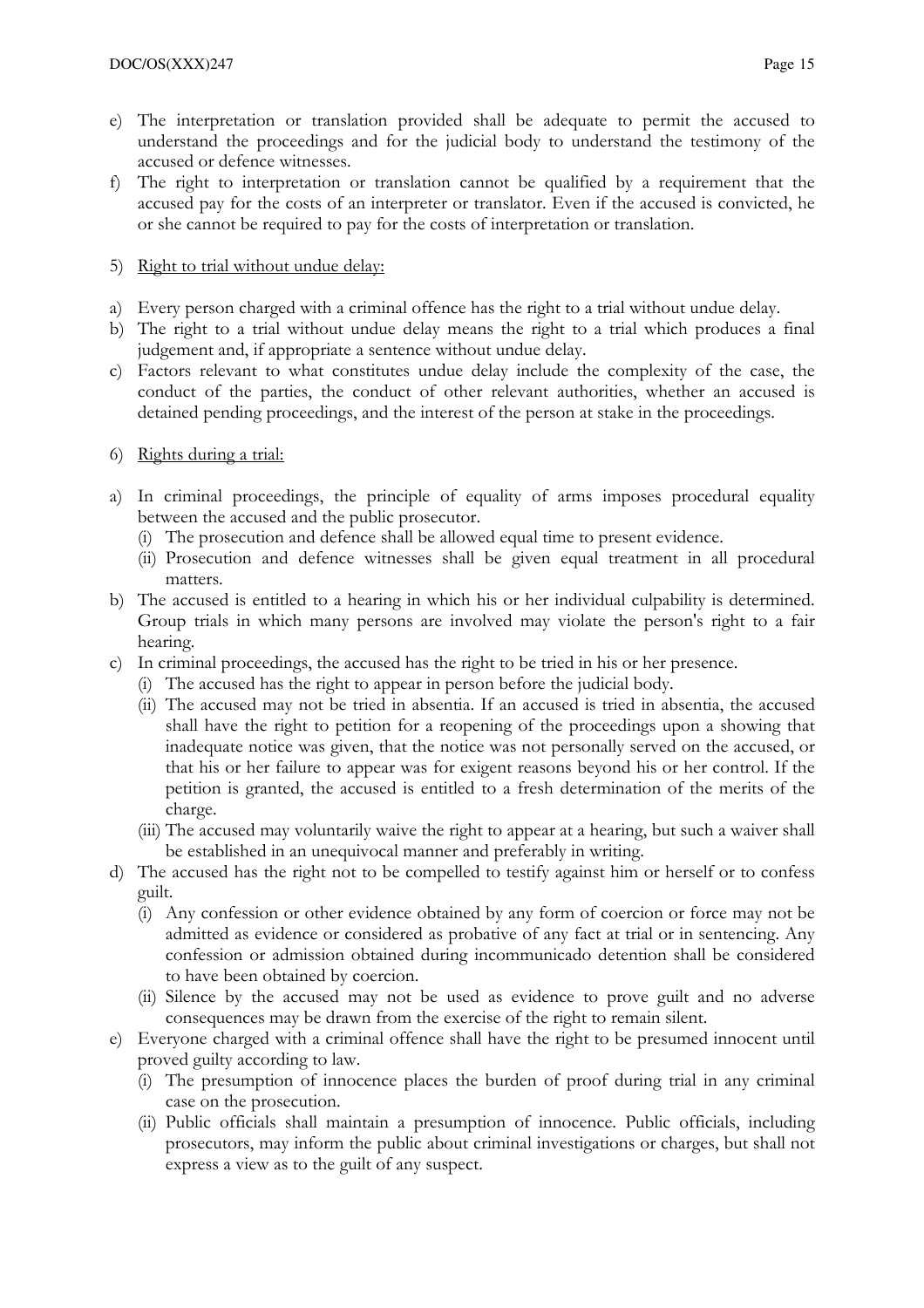- (iii) Legal presumptions of fact or law are permissible in a criminal case only if they are rebuttable, allowing a defendant to prove his or her innocence.
- f) The accused has a right to examine, or have examined, witnesses against him or her and to obtain the attendance and examination of witnesses on his or her behalf under the same conditions as witnesses against him or her.
	- (i) The prosecution shall provide the defence with the names of the witnesses it intends to call at trial within a reasonable time prior to trial which allows the defendant sufficient time to prepare his or her defence.
	- (ii) The accused's right to examine witnesses may be limited to those witnesses whose testimony is relevant and likely to assist in ascertaining the truth.
	- (iii) The accused has the right to be present during the testimony of a witness. This right may be limited only in exceptional circumstances such as when a witness reasonably fears reprisal by the defendant, when the accused engages in a course of conduct seriously disruptive of the proceedings, or when the accused repeatedly fails to appear for trivial reasons and after having been duly notified.
	- (iv) If the defendant is excluded or if the presence of the defendant cannot be ensured, the defendant's counsel shall always have the right to be present to preserve the defendant's right to examine the witness.
	- (v) If national law does not permit the accused to examine witnesses during pre-trial investigations, the defendant shall have the opportunity, personally or through defence counsel, to cross-examine the witness at trial. However, the right of a defendant to crossexamine witnesses personally may be limited in respect of victims of sexual violence and child witnesses, taking into consideration the defendant's right to a fair trial.
	- (vi) The testimony of anonymous witnesses during a trial will be allowed only in exceptional circumstances, taking into consideration the nature and the circumstances of the offence and the protection of the security of the witness and if it is determined to be in the interests of justice.
- g) Evidence obtained by illegal means constituting a serious violation of internationally protected human rights shall not be used as evidence against the accused or against any other person in any proceeding, except in the prosecution of the perpetrators of the violations.
- 7) Right to benefit from a lighter sentence or administrative sanction
- a) No one shall be held guilty of any criminal offence on account of any act or omission which did not constitute a criminal offence, under national or international law, at the time when it was committed. Nor shall a heavier penalty be imposed than the one that was applicable at the time when the criminal offence was committed. If, subsequent to the commission of the offence, provision is made by law for the imposition of a lighter penalty, the offender shall benefit therefromby.
- b) A lighter penalty created any time before an accused's sentence has been fully served should be applied to any offender serving a sentence under the previous penalty.
- c) Administrative tribunals conducting disciplinary proceedings shall not impose a heavier penalty than the one that was applicable at the time when the offending conduct occurred. If, subsequent to the conduct, provision is made by law for the imposition of a lighter penalty, the person disciplined shall benefit thereby.
- Second trial for same offence prohibited

No one shall be liable to be tried or punished again for an offence for which he or she has already been finally convicted or acquitted in accordance with the law and penal procedure of each country.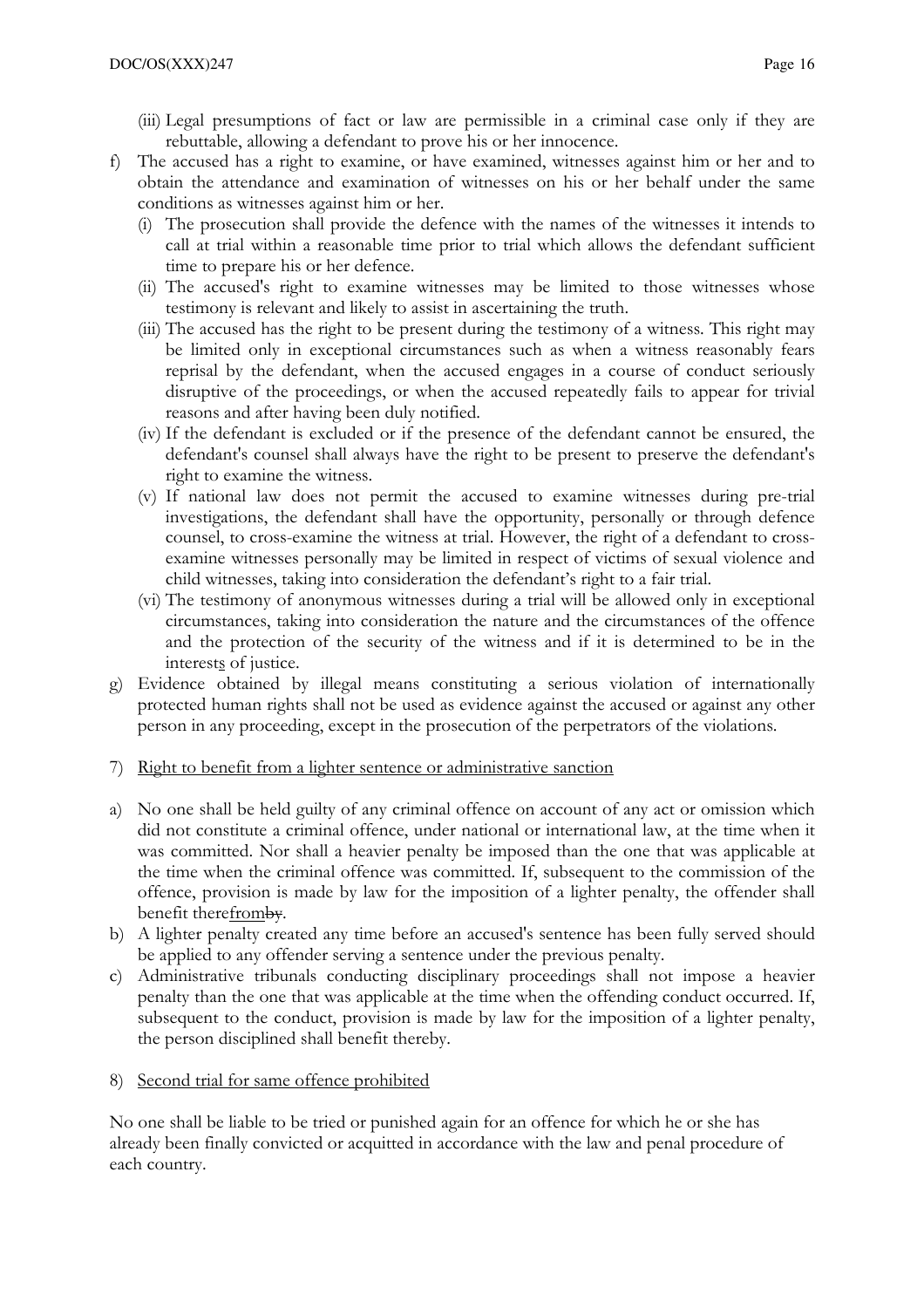### 9) Sentencing and punishment

- a) Punishments constituting a deprivation of liberty shall have as an essential aim the reform and social re-adaptation of the prisoners.
- b) In countries that have not abolished the death penalty, sentence of death may be imposed only for the most serious crimes in accordance with the law in force at the time of the commission of the crime.
- c) Sentence of death shall not be imposed or carried out on expectant mothers and mothers of infants and young children.
- d) States that maintain the death penalty are urged to establish a moratorium on executions, and to reflect on the possibility of abolishing capital punishment.
- e) States shall provide special treatment to expectant mothers and to mothers of infants and young children who have been found guilty of infringing the penal law and shall in particular:
	- (i) ensure that a non-custodial sentence will always be first considered when sentencing such mothers;
	- (ii) establish and promote measures alternative to institutional confinement for the treatment of such mothers;
	- (iii) establish special alternative institutions for holding such mothers;
	- (iv) ensure that a mother shall not be imprisoned with her child;
	- (v) the essential aim of the penitentiary system will be the reformation, the integration of the mother to the family and social rehabilitation.

## 10)  $Appeal$ </u>

- a) Everyone convicted in a criminal proceeding shall have the right to review of his or her conviction and sentence by a higher tribunal.
	- (i) The right to appeal shall provide a genuine and timely review of the case, including the facts and the law. If exculpatory evidence is discovered after a person is tried and convicted, the right to appeal or some other post-conviction procedure shall permit the possibility of correcting the verdict if the new evidence would have been likely to change the verdict, unless it is proved that the non-disclosure of the unknown fact in time is wholly or partly attributable to the accused.
	- (ii) A judicial body shall stay execution of any sentence while the case is on appeal to a higher tribunal.
- b) Anyone sentenced to death shall have the right to appeal to a judicial body of higher jurisdiction, and States should take steps to ensure that such appeals become mandatory.
- c) When a person has by a final decision been convicted of a criminal offence and when subsequently his or her conviction has been reversed or he or she has been pardoned on the ground that a new or newly discovered fact shows conclusively that there has been a miscarriage of justice, the person who has suffered punishment as a result of such conviction shall be compensated according to law.
- d) Every person convicted of a crime has a right to seek pardon or commutation of sentence. Clemency, commutation of sentence, amnesty or pardon may be granted in all cases of capital punishment.

# O. CHILDREN AND THE RIGHT TO A FAIR TRIAL

- a) In accordance with the African Charter on the Rights and Welfare of the Child, a child is any person under the age of 18. States must ensure that domestic legislation recognises any person under the age of 18 as a child.
- b) Children are entitled to all the fair trial guarantees applicable to adults and to some additional special protection.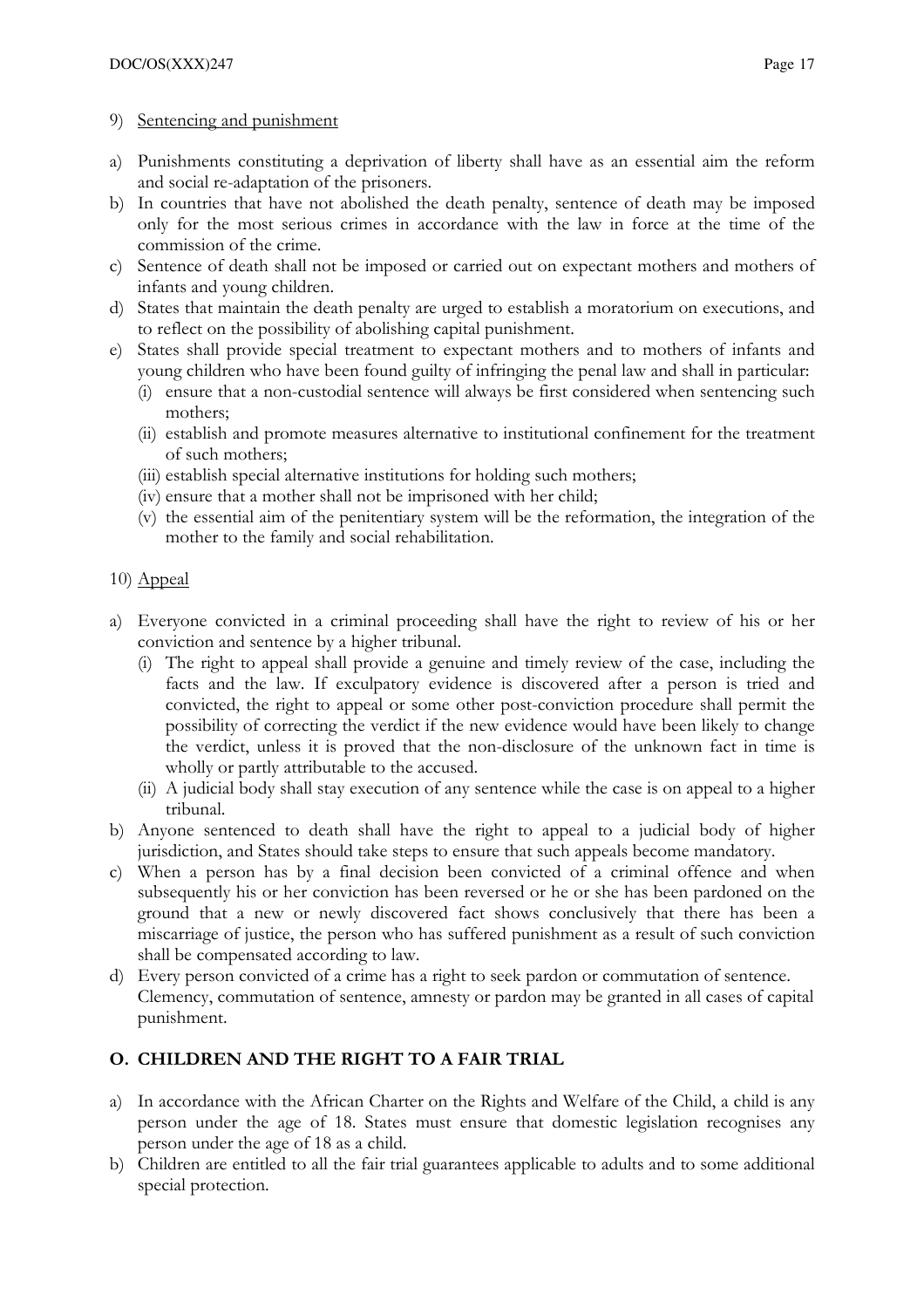- c) States must ensure that law enforcement and judicial officials are adequately trained to deal sensitively and professionally with children who interact with the criminal justice system whether as suspects, accused, complainants or witnesses.
- d) States shall establish laws and procedures which set a minimum age below which children will be presumed not to have the capacity to infringe the criminal law. The age of criminal responsibility should not be fixed below 15 years of age. No child below the age of 15 shall be arrested or detained on allegations of having committed a crime.
- e) No child shall be subjected to arbitrary arrest or detention.
- f) Law enforcement officials must ensure that all contacts with children are conducted in a manner that respects their legal status, avoids harm and promotes the well-being of the child.
- g) When a child suspected of having infringed the penal law is arrested or apprehended, his or her parent, guardians or family relatives should be notified immediately.
- h) The child's right to privacy shall be respected at all times in order to avoid harm being caused to him or her by undue publicity and no information that could identify a child suspected or accused of having committed a criminal offence shall be published.
- i) States shall consider, wherever appropriate, with the consent of the child and his or parents or guardians, dealing with a child offender without resorting to a formal trial, provided the rights of the child and legal safeguards are fully respected. Alternatives to criminal prosecution, with proper safeguards for the protection of the well-being of the child, may include:
	- (i) The use of community, customary or traditional mediation;
	- (ii) Issuing of warnings, cautions and admonitions accompanied by measures to help the child at home with education and with problems and difficulties.
	- (iii) Arranging a conference between the child, the victim and members of the community;
	- (iv) Making use of community programmes such as temporary supervision and guidance, restitution and compensation to victims.
- j) Detention pending trial shall be used only as a measure of last resort and for the shortest possible period of time. Any child who has been arrested for having committed a crime shall be released into the care of his or her parents, legal guardians or family relatives unless there are exceptional reasons for his or her detention. The competent authorities shall ensure that children are not held in detention for any period beyond 48 hours.
- k) Children who are detained pending trial shall be kept separate from adults and shall be detained in a separate institution or in a separate part of an institution also holding adults.
- l) Every child arrested or detained for having committed a criminal offence shall have the following guarantees:
	- (i) to be treated in a manner consistent with the promotion of the child's dignity and worth;
	- (ii) to have the assistance of his or her parents, a family relative or legal guardians from the moment of arrest;
	- (iii) to be provided by the State with legal assistance from the moment of arrest;
	- (iv) to be informed promptly and directly, in a language he or she understands, of the reasons for his or her arrest and of any charges against his or her, and if appropriate, through his or her parents, other family relative, legal guardians or legal representative;
	- (v) to be informed of his or her rights in a language he or she understands;
	- (vi) not to be questioned without the presence of his or her parents, a family relative or legal guardians, and a legal representative;
	- (vii) not to be subjected to torture or any other cruel, inhuman or degrading treatment or punishment or any duress or undue pressure;
	- (viii) not to be detained in a cell with adult detainees.
- m) States shall establish separate or specialized procedures and institutions for dealing with cases in which children are accused of or found responsible for having committed criminal offences. The establishment of such procedures and institutions shall be based on respect for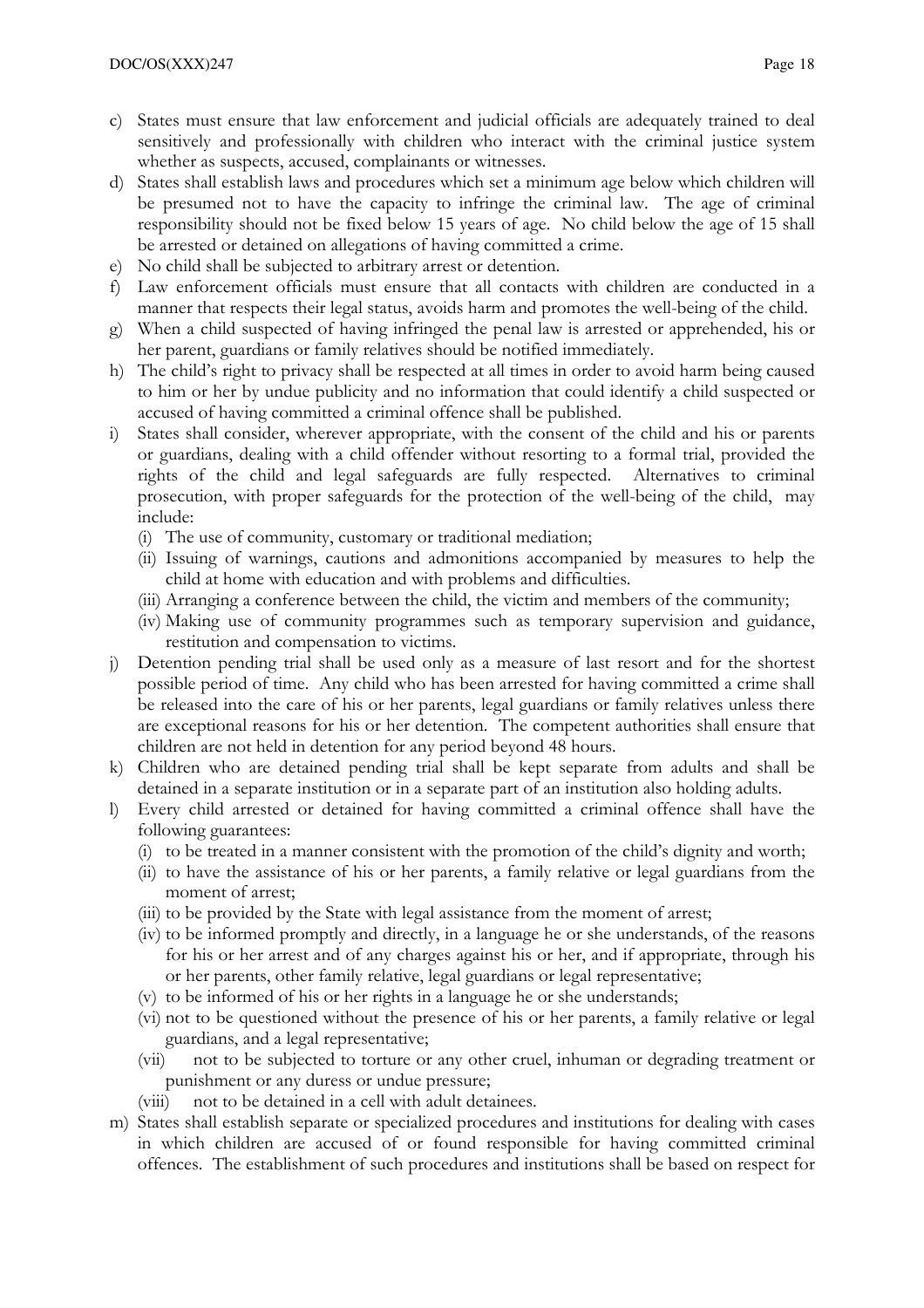the rights of the child, shall take into account the vulnerability of children and shall promote the child's rehabilitation.

- n) Every child accused of having committed a criminal offence shall have the following additional guarantees:
	- (i) to be presumed innocent until proven guilty according to the law;
	- (ii) to be informed promptly and directly, and in a language that he or she understands, of the charges, and if appropriate, through his or her parents or legal guardians;
	- (iii) to be provided by the State with legal or other appropriate assistance in the preparation and presentation of his or her defence;
	- (iv) to have the case determined expeditiously by a competent, independent and impartial authority or judicial body established by law in a fair hearing;
	- (v) to have the assistance of a legal representative and, if appropriate and in the best interests of the child, his or her parents, a family relative or legal guardians, during the proceedings;
	- (vi) not to be compelled to give testimony or confess guilt; to examine or have examine adverse witnesses and to obtain the participation of witnesses on his or her behalf under conditions of equality;
	- (vii) if considered to have infringed the penal law, to have this decision and any measures imposed in consequence thereof reviewed by a higher competent, independent and impartial authority or judicial body according to law;
	- (viii) to have the free assistance of an interpreter if he or she cannot understand or speak the language used;
	- (ix) to have his or her privacy fully respected at all stages of the proceedings.
- o) In disposing of a case involving a child who has been found to be in conflict with the law, the competent authority shall be guided by the following principles:
	- (i) The action taken against the child shall always be in proportion not only to the circumstances and gravity of the offence but also the best interest of the child and the interests of society;
	- (ii) Non-custodial options which emphasise the value of restorative justice should be given primary consideration and restrictions on the personal liberty of a child shall only be imposed after careful consideration and shall be limited to the possible minimum. Noncustodial measures could include:
		- (1) Care, guidance and supervision orders;
		- (2) Probation;
		- (3) Financial penalties, compensation and restitution;
		- (4) Intermediate treatment and other treatment orders
		- (5) Orders to participate in group counselling and similar activities;
		- (6) Orders concerning foster care, living communities or other educational settings
	- (iii) A child shall not be sentenced to imprisonment unless the child is adjudicated of having committed a serious act involving violence against another person or of persistence in committing other serious offences and unless there is no other appropriate response;
	- (iv) Capital punishment shall not be imposed for any crime committed by children and children shall not be subjected to corporal punishment.
- p) States shall ensure that child witnesses are able to give their best evidence with the minimum distress. Investigation and practices of judicial bodies should be adapted to afford greater protection to children without undermining the defendant's right to a fair trial. States are required, as appropriate, to adopt the following measures in regard to child witnesses:
	- (i) Child witnesses shall not be questioned by the police or any investigating official without the presence of his or her parents, a family relative or legal guardians, or where the latter are not traceable in the presence of a social worker;
	- (ii) Police and investigating officials shall conduct their questioning of child witnesses in a manner that avoids any harm and promotes the well-being of the child;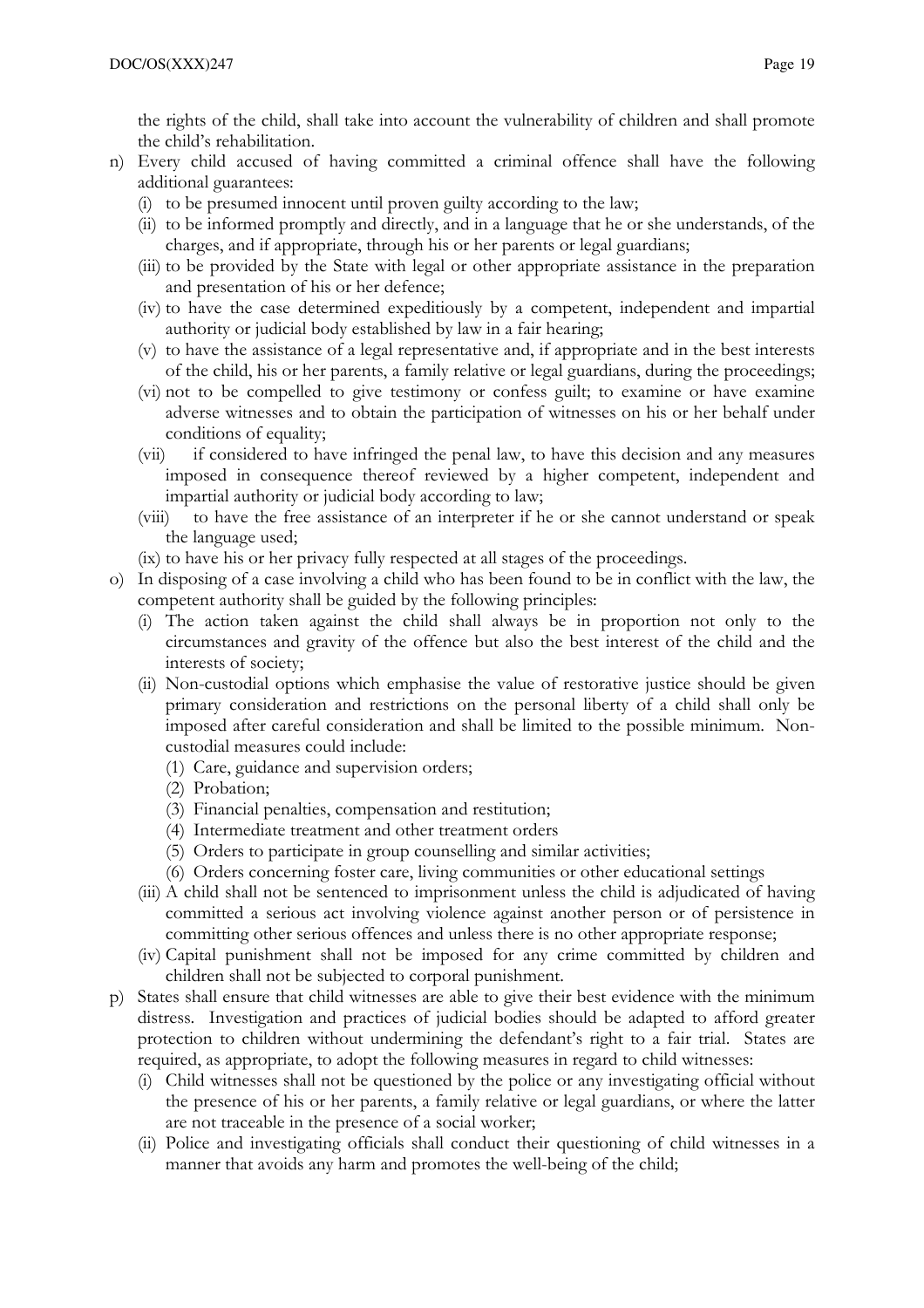- (iii) Police and investigating officials shall ensure that child witnesses, especially those who are victims of sexual abuse, do not come into contact with or made to confront the alleged perpetrator of the crime;
- (iv) The child's right to privacy shall be respected at all times and no information that could identify a child witness shall be published;
- (v) Where necessary, a child witness shall be questioned by law enforcement officials through an intermediary;
- (vi) A child witness should be permitted to testify before a judicial body through an intermediary, if necessary;
- (vii) Where resources and facilities permit, video-recorded pre-trial interviews with child witnesses should be presented;
- (viii) Screens should be set up around the witness box to shield the child witness from viewing the defendant;
- (ix) The public gallery should be cleared, especially in sexual offence cases and cases involving intimidation, to enable evidence to be given in private;
- (x) Judicial officers, prosecutors and lawyers should wear ordinary dress during the testimony of a child witness;
- (xi) Defendants should be prevented from personally cross-examination child witnesses;
- (xii)The circumstances in which information about the previous sexual history of alleged child victims may be sought or presented as evidence in trials for sexual offences must be restricted.

#### P. VICTIMS OF CRIME AND ABUSE OF POWER

- a) Victims should be treated with compassion and respect for their dignity. They are entitled to have access to the mechanisms of justice and to prompt redress, as provided for by national legislation and international law, for the harm that they have suffered.
- b) States must ensure that women who are victims of crime, especially of a sexual nature, are interviewed by women police or judicial officials.
- c) Sates shall take steps to ensure that women who are complainants, victims or witnesses are not subjected to any cruel, inhumane or degrading treatment.
- d) Judicial and administrative mechanisms should be established and strengthened where necessary to enable victims to obtain redress through formal or informal procedures that are expeditious, fair, inexpensive and accessible. Victims should be informed of their rights in seeking redress through such mechanisms.
- e) States are required to investigate and punish all complaints of violence against women, including domestic violence, whether those acts are perpetrated by the state, its officials or agents or by private persons. Fair and effective procedures and mechanisms must be established and be accessible to women who have been subjected to violence to enable them to file criminal complaints and to obtain other redress for the proper investigation of the violence suffered, to obtain restitution or reparation and to prevent further violence.
- f) Judicial officers, prosecutors and lawyers, as appropriate, should facilitate the needs of victims by:
	- (i) Informing them of their role and the scope, timing and progress of the proceedings and the final outcome of their cases;
	- (ii) Allowing their views and concerns to be presented and considered at appropriate stages of the proceedings where their personal interests are affected, without prejudice to the accused and consistent with the relevant national criminal justice system;
	- (iii) Providing them with proper assistance throughout the legal process;
	- (iv) Taking measures to minimize inconvenience to them, protect their privacy, when necessary, and ensure their safety, as well as that of their families and witnesses on their behalf, from intimidation and retaliation;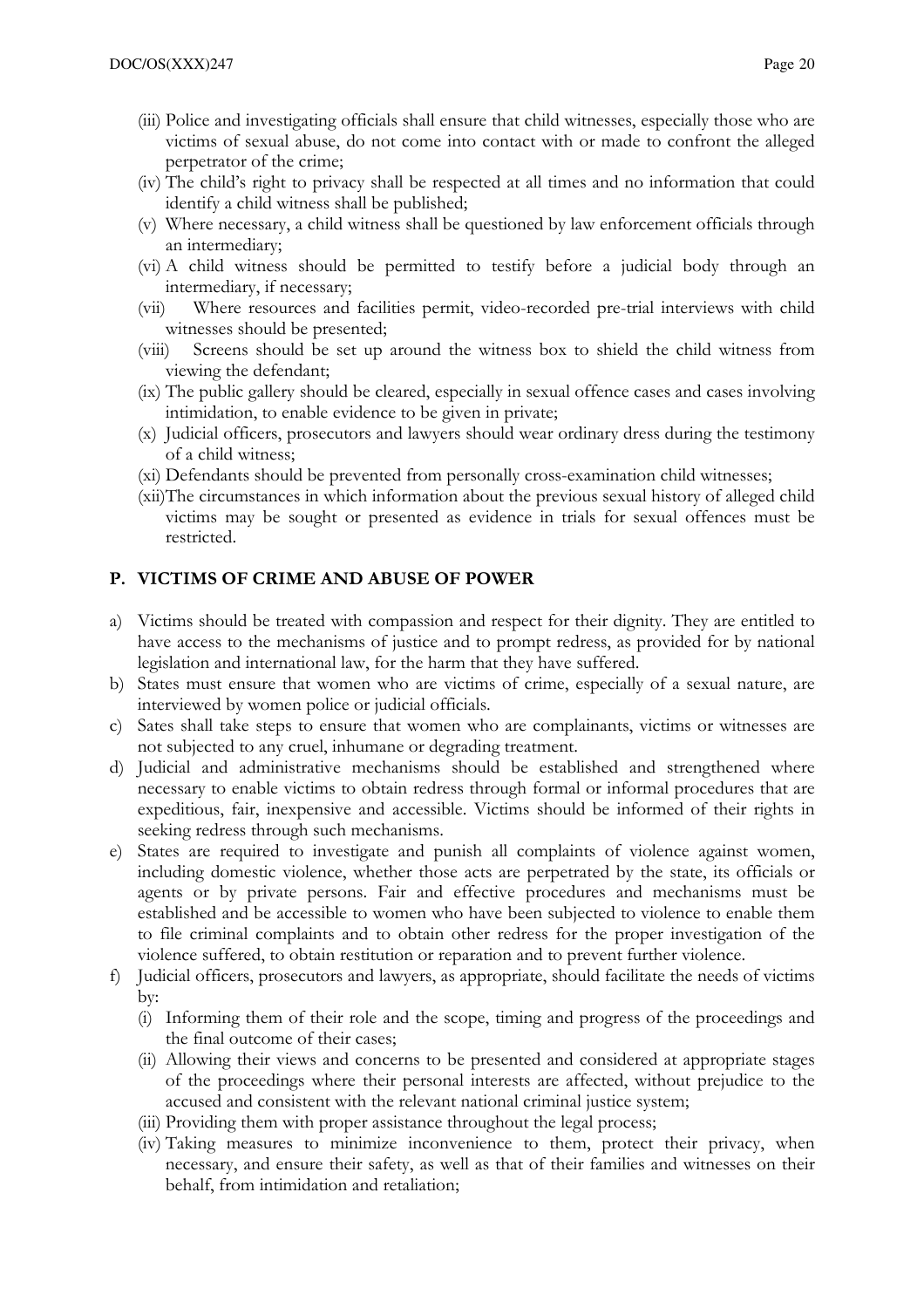- (v) Avoiding unnecessary delay in the disposition of cases and the execution of orders or decrees granting awards to victims.
- g) Informal mechanisms for the resolution of disputes, including mediation, arbitration and traditional or customary practices, should be utilized where appropriate to facilitate conciliation and redress for victims.
- h) Offenders or third parties responsible for their behaviour should, where appropriate, make fair restitution to victims, their families or dependants. Such restitution should include the return of property or payment for the harm or loss suffered, reimbursement of expenses, the provision of services and the restoration of rights.
- i) States should review their practices, regulations and laws to consider restitution as an available sentencing option in criminal cases, in addition to other criminal sanctions.
- j) Where public officials or other agents acting in an official or quasi-official capacity have violated national criminal laws or international law, the victims should receive restitution from the State whose officials or agents were responsible for the harm inflicted.
- k) When compensation is not fully available from the offender or other sources, States should endeavour to provide financial compensation to:
	- (i) Victims who have sustained significant bodily injury or impairment of physical or mental health as a result of serious crimes;
	- (ii) The family, in particular dependants of persons who have died or become physically or mentally incapacitated.
- l) States are encouraged to establish, strengthen and expand national funds for compensation to victims.
- m) States must ensure that :
	- (i) Victims receive the necessary material, medical, psychological and social assistance through state, voluntary, non-governmental and community-based means.
	- (ii) Victims are informed of the availability of health and social services and other relevant assistance and be readily afforded access to them.
	- (iii) Police, justice, health, social service and other personnel concerned receive training to sensitize them to the needs of victims, and guidelines are adopted to ensure proper and prompt aid.

# Q. TRADITIONAL COURTS

- a) Traditional courts, where they exist, are required to respect international standards on the right to a fair trial.
- b) The following provisions shall apply, as a minimum, to all proceedings before traditional courts:
	- (i) equality of persons without any distinction whatsoever as regards race, colour, sex, gender, religion, creed, language, political or other opinion, national or social origin, means, disability, birth, status or other circumstances;
	- (ii) respect for the inherent dignity of human persons, including the right not to be subject to torture, or other cruel, inhuman or degrading punishment or treatment;
	- (iii) respect for the right to liberty and security of every person, in particular the right of every individual not to be subject to arbitrary arrest or detention;
	- (iv) respect for the equality of women and men in all proceedings;
	- (v) respect for the inherent dignity of women, and their right not to be subjected to cruel, inhuman or degrading treatment or punishment;
	- (vi) adequate opportunity to prepare a case, present arguments and evidence and to challenge or respond to opposing arguments or evidence;
	- (vii) an entitlement to the assistance of an interpreter if he or she cannot understand or speak the language used in or by the traditional court;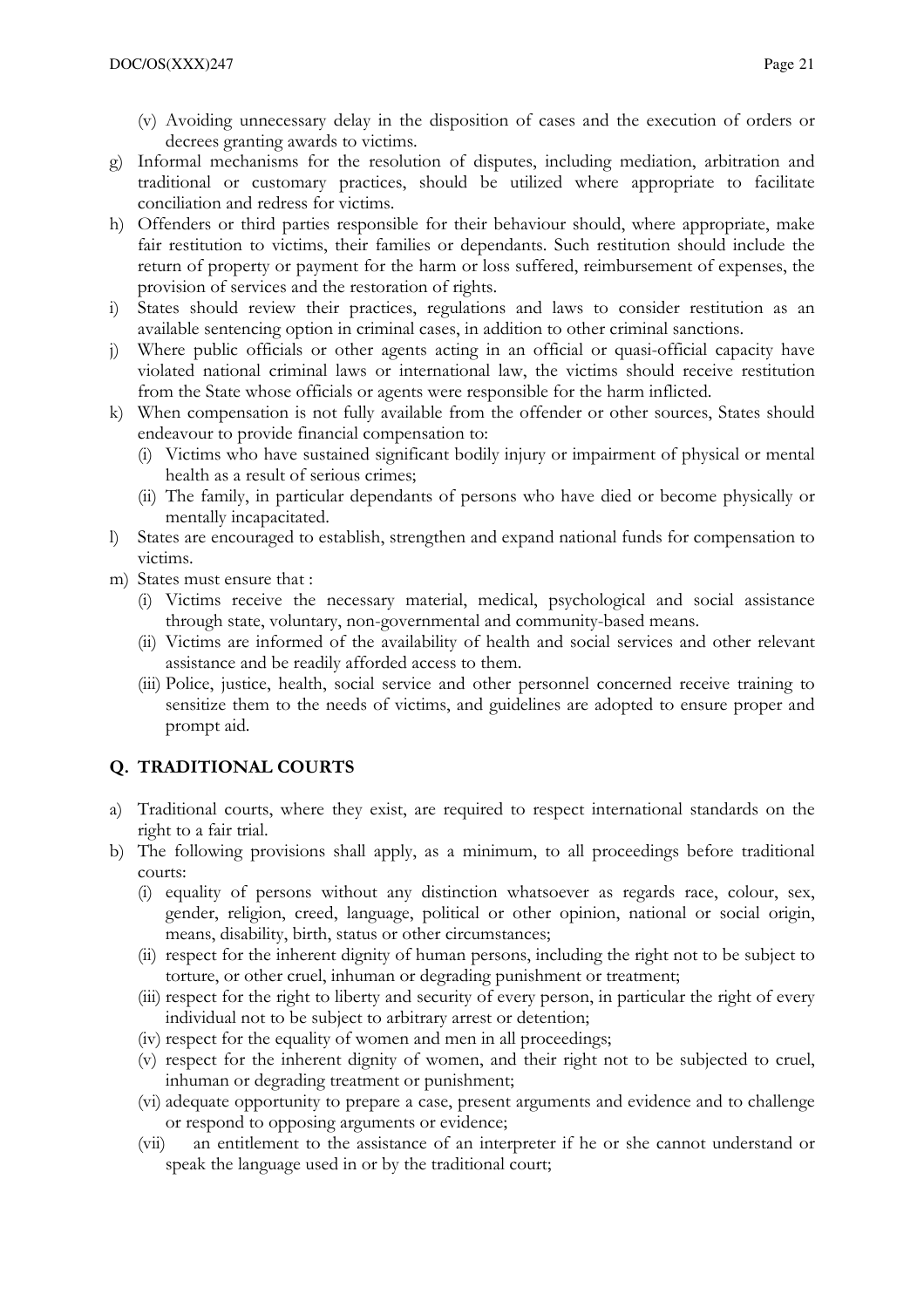- (viii) an entitlement to seek the assistance of and be represented by a representative of the party's choosing in all proceedings before the traditional court;
- (ix) an entitlement to have a party's rights and obligations affected only by a decision based solely on evidence presented to the traditional court;
- (x) an entitlement to a determination of their rights and obligations without undue delay and with adequate notice of and reasons for the decisions;
- (xi) an entitlement to an appeal to a higher traditional court, administrative authority or a judicial tribunal;
- (xii)all hearings before traditional courts shall be held in public and its decisions shall be rendered in public, except where the interests of children require or where the proceedings concern matrimonial disputes or the guardianship of children;
- c) The independence of traditional courts shall be guaranteed by the laws of the country and respected by the government, its agencies and authorities:
	- (i) they shall be independent from the executive branch;
	- (ii) there shall not be any inappropriate or unwarranted interference with proceedings before traditional courts.
- d) States shall ensure the impartiality of traditional courts. In particular, members of traditional courts shall decide matters before them without any restrictions, improper influence, inducements, pressure, threats or interference, direct or indirect, from any quarter.
	- (i) The impartiality of a traditional court would be undermined when one of its members has:
		- (1) expressed an opinion which would influence the decision-making;
		- (2) some connection or involvement with the case or a party to the case;
		- (3) a pecuniary or other interest linked to the outcome of the case.
	- (ii) Any party to proceedings before a traditional court shall be entitled to challenge its impartiality on the basis of ascertainable facts that the fairness any of its members or the traditional court appears to be in doubt.
- e) The procedures for complaints against and discipline of members of traditional courts shall be prescribed by law. Complaints against members of traditional courts shall be processed promptly and expeditiously, and with all the guarantees of a fair hearing, including the right to be represented by a legal representative of choice and to an independent review of decisions of disciplinary, suspension or removal proceedings.

#### R. NON-DEGORABILITY CLAUSE

No circumstances whatsoever, whether a threat of war, a state of international or internal armed conflict, internal political instability or any other public emergency, may be invoked to justify derogations from the right to a fair trial.

#### S. USE OF TERMS

For the purpose of these Principles and Guidelines:

- a) "Arrest" means the act of apprehending a person for the alleged commission of an offence or by the action of an authority.
- b) "Criminal charge" is defined by the nature of the offence and the nature and degree of severity of the penalty incurred. An accusation may constitute a criminal charge although the offence is not classified as criminal under national law.
- c) "Detained person" or "detainee" means any individual deprived of personal liberty except as a result of conviction for an offence.
- d) "Detention" means the condition of a detained person.
- e) "Imprisoned person" or "prisoner" means any individual deprived of personal liberty as a result of conviction for an offence.